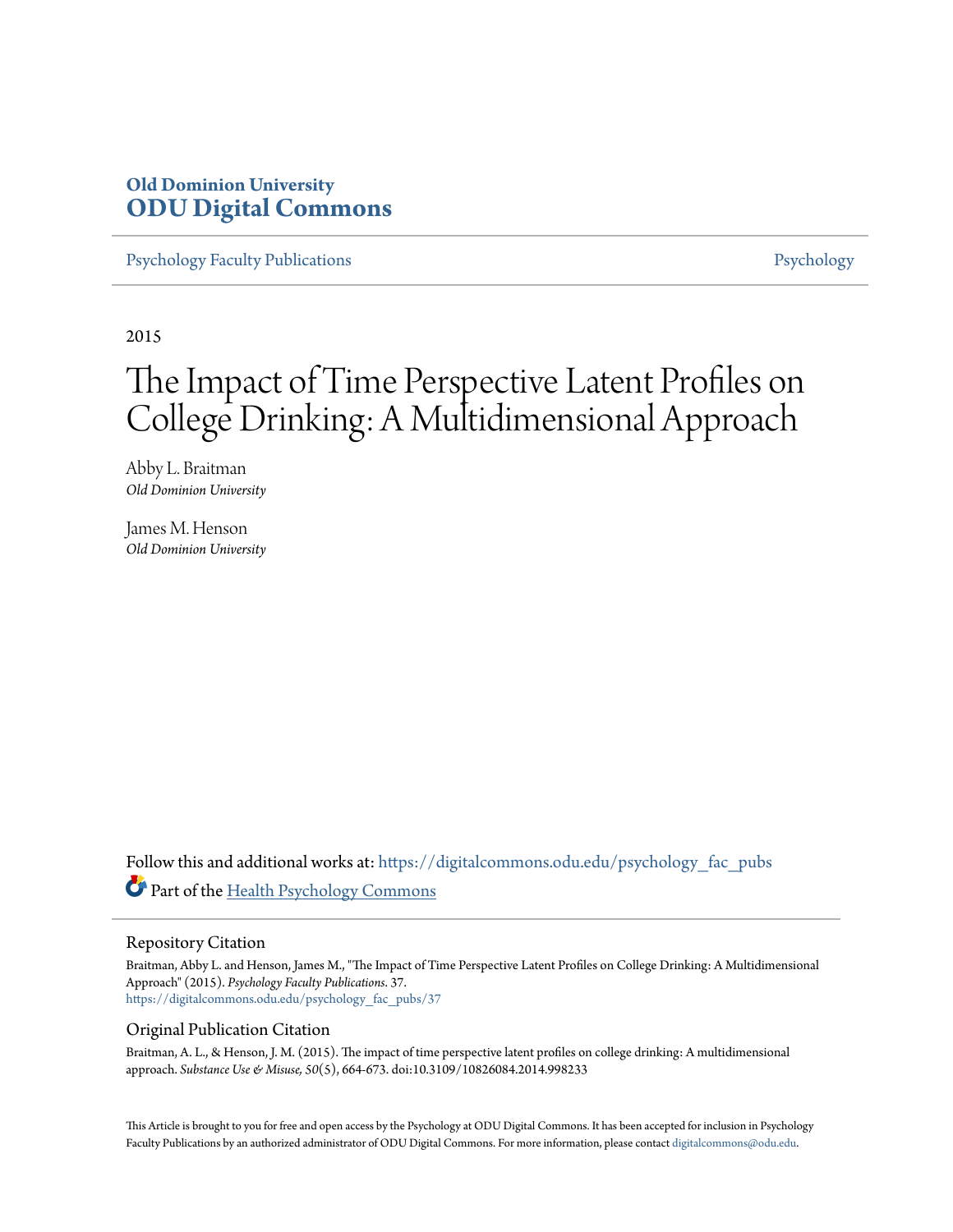

# **HHS Public Access**

Author manuscript *Subst Use Misuse*. Author manuscript; available in PMC 2015 July 22. **HHS Public Access**<br>Author manuscript<br>*Subst Use Misuse*. Author manuscript; available in PMC 2015 July 22.<br>Published in final edited form as:

Published in final edited form as: *Subst Use Misuse*. 2015 April ; 50(5): 664–673. doi:10.3109/10826084.2014.998233.

# **The Impact of Time Perspective Latent Profiles on College Drinking: A Multidimensional Approach**

#### **Abby L. Braitman** and **James M. Henson**

Department of Psychology, Old Dominion University, Norfolk, Virginia, USA

## **Abstract**

**Background—**Zimbardo and Boyd's<sup>1</sup> time perspective, or the temporal framework individuals use to process information, has been shown to predict health behaviors such as alcohol use. Previous studies supported the predictive validity of individual dimensions of time perspective, with some dimensions acting as protective factors and others as risk factors. However, some studies produced findings contrary to the general body of literature. In addition, time perspective is a multidimensional construct, and the combination of perspectives may be more predictive than individual dimensions in isolation; consequently, multidimensional profiles are a more accurate measure of individual differences and more appropriate for predicting health behaviors.

**Objectives—The current study identified naturally occurring profiles of time perspective and** examined their association with risky alcohol use.

**Methods—**Data were collected from a college student sample  $(n = 431, \text{ mean age} = 20.41 \text{ years})$ using an online survey. Time perspective profiles were identified using latent profile analysis.

**Results—**Bootstrapped regression models identified a protective class that engaged in significantly less overall drinking  $(\beta = -0.254)$  as well as engaging in significantly less episodic high risk drinking ( $\beta = -0.274$ ). There was also emerging evidence of a high risk time perspective profile that was linked to more overall drinking  $(\beta = 0.198)$  and engaging in more high risk drinking ( $\beta = 0.245$ ), though these differences were not significant.

**Conclusions/Importance—**These findings support examining time perspective in a multidimensional framework rather than individual dimensions in isolation. Implications include identifying students most in need of interventions, and tailoring interventions to target temporal framing in decision-making.

### **Keywords**

alcohol; college drinking; time perspective; latent profile analysis

**Declaration of Interest**

<sup>&</sup>lt;sup>1</sup>Zimbardo, P. G., & Boyd, J. N. (1999). Putting time in perspective: A valid, reliable, individual differences 10 metric. Journal of Personality and Social Psychology, 77(6), 1271–1288.

Address correspondence to Abby L. Braitman, Department of Psychology, Old Dominion University, Norfolk, VA 23529, USA; abraitma@odu.edu.

The authors report no conflicts of interest. The authors alone are responsible for the content and the writing of the paper.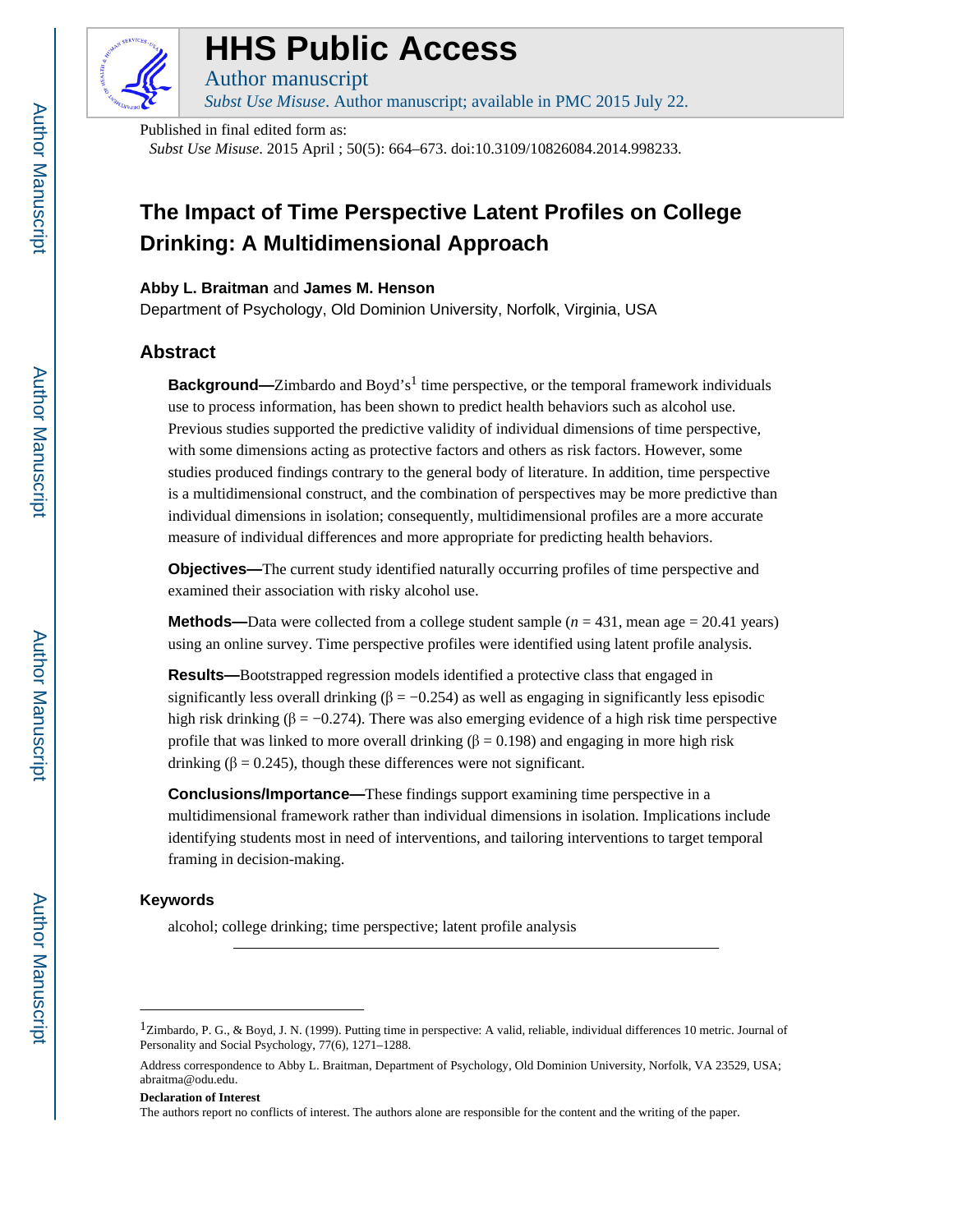Heavy drinking among college students is pervasive. In an extensive survey of 14,115 college students at 119 schools, almost half (44.1%) of students reported at least one symptom of alcohol abuse or dependence (Knight et al., 2002). Similarly, results from the National Alcohol Screening Day (*n* = 23,334) revealed that 33.9% of college students assessed in person and 58.1% of students assessed online engaged in harmful or hazardous drinking (Wallenstein, Pigeon, Kopans, Jacobs, & Aseltine, 2007). In another survey of students across 134 colleges and universities, 71.8% reported drinking alcohol within the past 30 days (Core Institute, 2006). Understanding the etiology of college drinking can lead to better prevention and treatment programs.

One promising construct as it relates to the etiology of student health behaviors is time perspective. Time perspective is the temporal framework individuals use to process information. It can influence the perception, encoding, storage, and retrieval of experiences and information as well as decisions, actions, and goals (Zimbardo & Boyd, 1999). Zimbardo and Boyd (1999, 2008) posit that time perspective is non-conscious and comprises five different facets: past-negative, past-positive, present-hedonistic, present-fatalistic, and future. Past-negative (P-Neg) perspective represents an unpleasant or unfavorable view of the past. Past-positive (P-Pos) time perspective is a sentimental, nostalgic view toward the past. Present-hedonistic (Pr-Hed) perspective is a risk-taking, pleasure-devoted view of life. Present-fatalistic (Pr-Fat) time perspective is a defeatist, helpless view toward life. Finally, future (Fu-P) perspective is a focus on the future and planning toward goals. Time perspective comprises all five dimensions, but an individual may use only a single dimension when making a decision, depending on the context of the situation and relevant factors. The literature has linked time perspective to multiple theories of behaviors. The idea that an individual able to maintain multiple temporal foci and identify longer-term benefits (both in the future and past) will engage in more goal-directed behaviors has been linked to Barkley's (1997) Theory of Self-Regulation (e.g., Wills, Sandy, & Yeager, 2001), Deci and Ryan's (2002) Self-Determination Theory (e.g., de Bilde, Vansteenkiste, & Lens, 2011; Wininger & De Sena, 2012), and Bandura's (1986, 1991) Social Cognitive Theory (e.g., Guthrie, Lessl, Ochi, & Ward, 2013).

When an individual develops a tendency to repeatedly use the same dimension(s) of time perspective in their decision-making, this becomes a dispositional style or characteristic. One individual may be very future-focused, often making choices that have the largest benefit in the long term (e.g., studying now to have a high GPA later), whereas another individual may have a hedonistic focus on the present (Pr-Hed), and will most often make decisions that yield short-term benefits with negative longterm consequences (e.g., partying now, yielding a worse GPA later). Time perspective as an individual difference variable has been found to be highly predictive of health behaviors.

#### **TIME PERSPECTIVE AND HEALTH BEHAVIORS**

Although numerous studies support associations between health behaviors and time perspective in patterns consistent with the theories by Zimbardo and Boyd (1999, 2008) research has also been plagued by inconsistencies. As theorized by Zimbardo and Boyd (1999, 2008), individuals high in Fu-P engage in a multitude of protective health behaviors,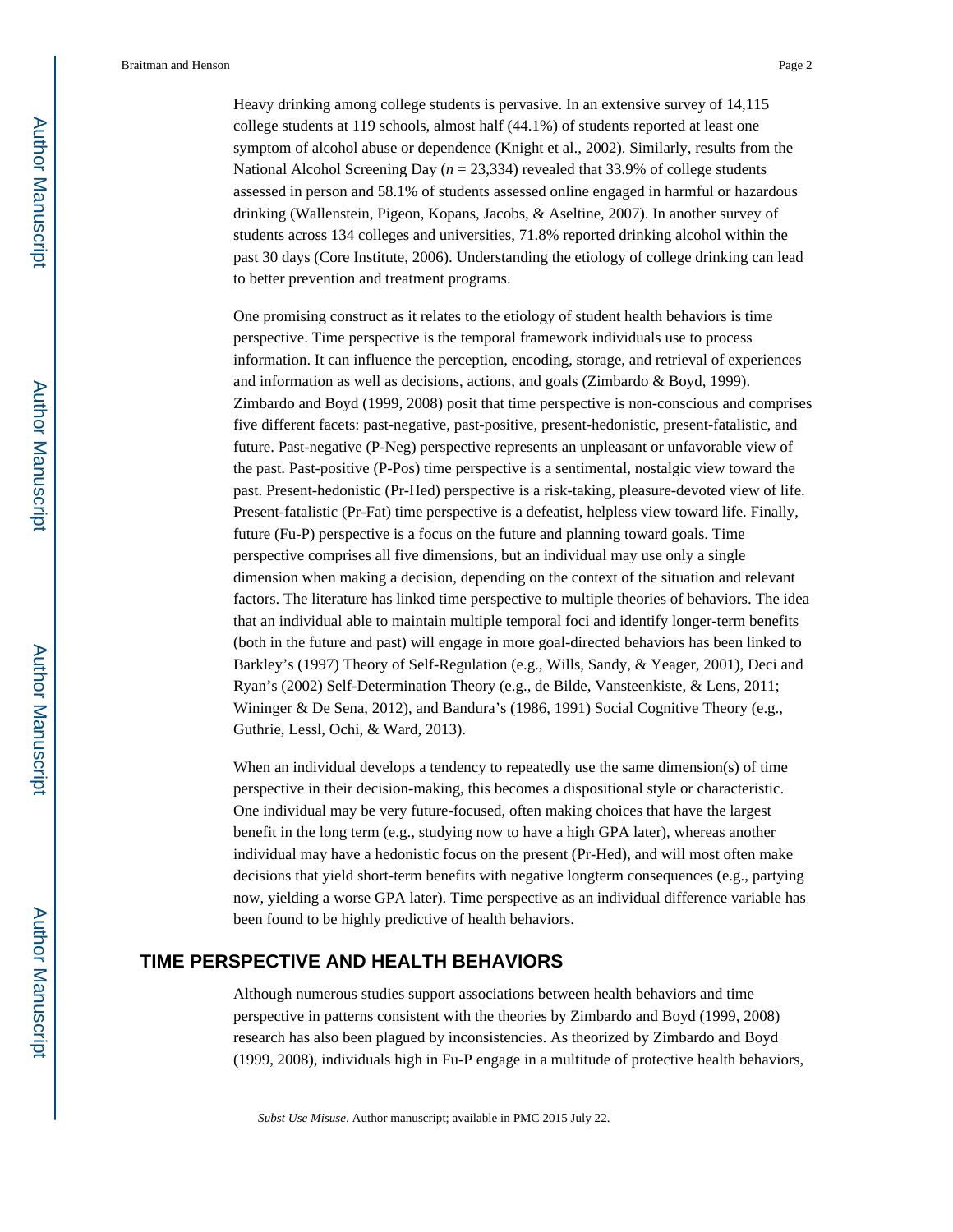such as increased exercise (Daugherty & Brase, 2010; Henson, Carey, Carey, & Maisto, 2006; Wininger & DeSena, 2012), greater frequency of seat belt use (Daugherty & Brase, 2010), greater likelihood of condom usage (Henson et al., 2006), and higher intention to be screened for diabetes (Crockett, Weinman, Hankins, & Marteau, 2009). Fu-P was also positively associated with more frequent sunscreen use, helmet use, and doctor check-ups (Daugherty & Brase, 2010). Among individuals newly diagnosed with Type 2 diabetes, higher Fu-P was associated with stronger increases in weight management behaviors (e.g., better food choices and increase in physical activities; Hall, Fong, & Cheng, 2012). Being higher in Fu-P is associated with stronger quitting behaviors among smokers (Rise, Kovac, Kraft, & Moan, 2008). Prior research reveals a pattern where individuals higher in Fu-P are making choices that reflect focusing on long-term protection and health, despite short-term inconveniences.

In addition to these elevated levels of protective behaviors, individuals higher in Fu-P also engage in fewer risky health behaviors. Higher levels of Fu-P are often associated with lower levels of tobacco use (Apostolidis, Fieulaine, Simonin, & Rolland, 2006; Barnett, Spruijt-Metz, Unger, Rohrbach, Sun, & Sussman, 2013; Daugherty & Brase, 2010), cannabis use (Apostolidis et al., 2006; Barnett et al., 2013), hard drug use (Barnett et al., 2013), reckless sexual behaviors (Duangpatra, Bradley, & Glendon, 2009), and general substance use, including alcohol, tobacco, cannabis, and other drugs (Keough, Zimbardo,& Boyd, 1999). Interestingly, Barnett and colleagues (2013) confirmed via a longitudinal examination of bi-directional relationships that time perspective is influencing these health behaviors rather than the health behaviors influencing time perspective, an assumption made by many but rarely assessed. These findings support the idea that individuals higher in Fu-P have the priorities to set longer-term goals; they would rather avoid long-term negative consequences than indulge in pleasing behaviors now.

In spite of these consistent findings associating Fu-P with increased positive health behaviors and decreased negative health behaviors, there are still some contradictory findings in the literature. Fu-P was not associated with reckless driving in a study by Duangpatra et al. (2009). In addition, individuals higher in Fu-P actually had a greater likelihood of smoking (Guthrie et al., 2013). The link between Fu-P and positive health behaviors has been regularly countered by inconsistent findings in research.

In opposition to the findings for Fu-P, individuals high in Pr-Hed and Pr-Fat (the two present orientations) often engage in fewer protective health behaviors and more risky health behaviors. For example, higher levels of present orientations have been linked to fewer protective behaviors such as reduced seatbelt use (both Pr-Hed and Pr-Fat, Daugherty & Brase, 2010; Pr-Fat only, Henson et al., 2006), reduced birth control use (Pr-Fat only; Henson et al., 2006), and reduced intentions to participate in diabetes screening (general present orientation; Crockett et al., 2009). Similarly, higher present orientations are often associated with engaging in more risky health behaviors, such as tobacco use (Pr-Hed and Pr-Fat; Daugherty & Brase, 2010), higher cannabis consumption frequency (Pr- Hed only; Apostolidis et al., 2006), and more general substance use (general present orientation, Duangpatra et al., 2009; Pr-Hed only, Fieulaine & Martinez, 2010; general present orientation, Keough et al. 1999). Consistent with theories by Zimbardo and Boyd (1999,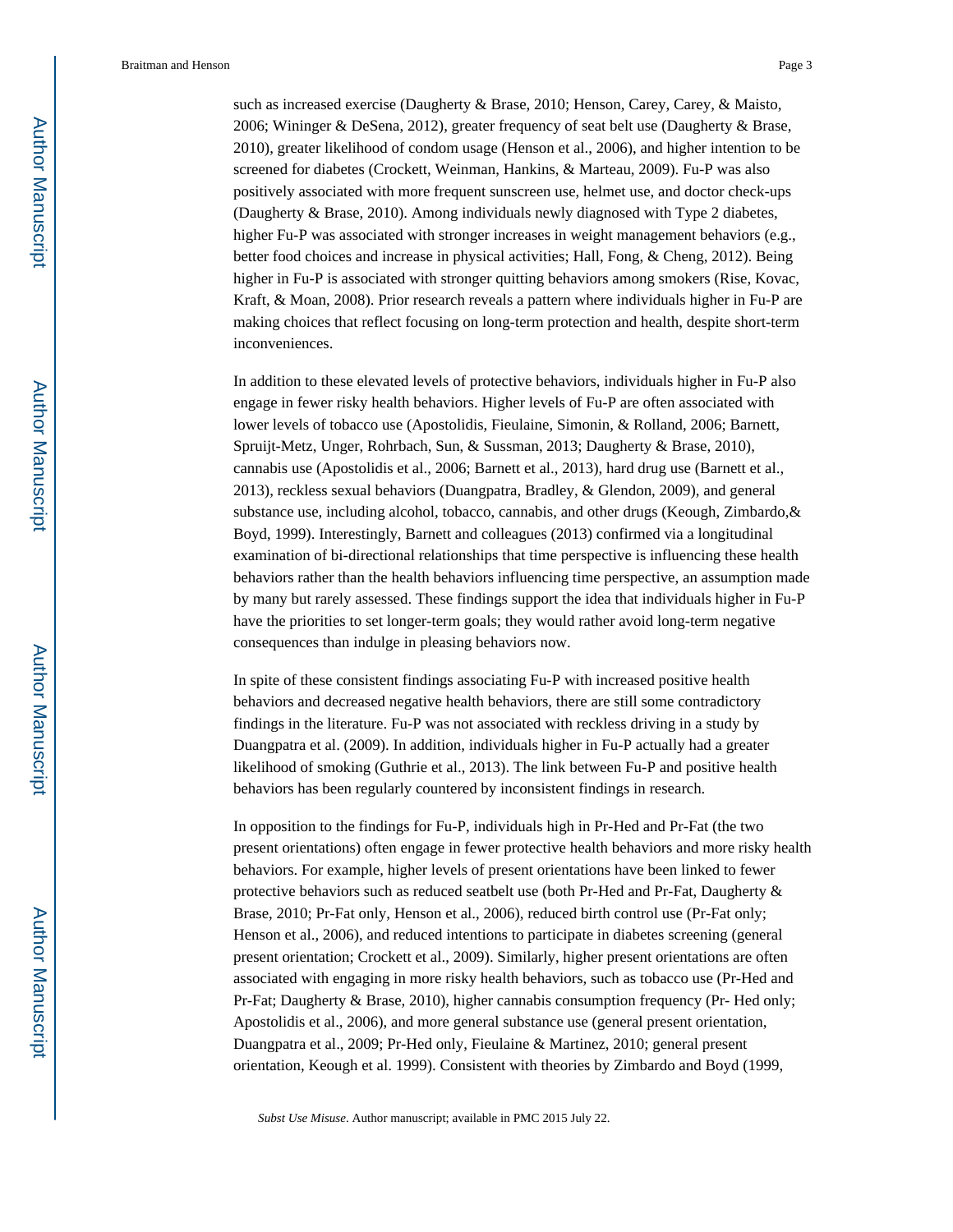2008), a clear pattern emerges from numerous studies where present orientations are associated with both increased risky behaviors and decreased protective behaviors.

In addition to numerous studies supporting the associations expected by Zimbardo and Boyd (1999, 2008), contradictory findings in the literature also exist for present orientations. No association was found between present time perspectives (Pr-Hed and Pr-Fat) and smoking, obesity, or exercise (Guthrie et al., 2013). Similarly, present orientation was not associated with reckless sexual behaviors or reckless driving (Duangpatra et al., 2009). Further, higher levels of Pr-Hed were associated with higher birth control use, even after controlling for number of sexual partners, and more exercise among women (but not men; Henson et al., 2006). The associations between present orientations and health behaviors are plagued by the same inconsistencies as Fu-P.

### **TIME PERSPECTIVE AND ALCOHOL USE**

Consistent with general health behaviors, time perspective has been linked to alcohol use specifically across multiple populations. Lower levels of Fu-P were associated with being a drinker (French college students; Apostolidis et al., 2006), a problematic drinker (Irish adolescents; McKay, Percy, & Cole, 2013), higher alcohol quantity, frequency, and alcoholrelated problems (adjudicated adolescents; Robbins & Bryan, 2004), and more frequent drinking (high school students; Barnett et al., 2013). Fu-P was even inversely related to substance use (including alcohol) among elementary school children (Wills et al., 2001). Overall, it seems being higher in Fu-P leads to drinking less or not drinking at all.

Similar to other risky behaviors, being higher in present dimensions of time perspective is also positively associated with alcohol use. Higher levels of Pr-Hed was positively associated with being a drinker among French college students (Apostolidis et al., 2006). Similarly, higher levels of present orientation was associated with being classified as a problematic drinker among Irish adolescents (McKay et al., 2013). Finally, present orientation was positively related to substance use (including alcohol) among elementary school children (Wills et al., 2001).

Time perspective is an important predictor of alcohol use among college students. Higher levels of the Fu-P dimension has been directly linked to less drinking among college students in both a typical week and a heavy drinking week (Henson et al., 2006), as well as less frequent consumption (Daugherty & Brase, 2010). Consistent with other health behaviors, higher levels of Pr-Hed was associated with higher levels of typical and heavy drinking (Henson et al., 2006), Pr-Hed and Pr-Fat were associated with more frequent drinking (Daugherty & Brase, 2010), and P-Neg was associated with higher levels of alcohol-related problems (Linden, Lau-Barraco, & Hollis, 2014). Finally, when comparing types of drinkers, MacKillop, Mattson, Anderson MacKillop, Castelda, and Donovick (2007) found that hazardous college drinkers were significantly higher on Pr-Hed and lower on Fu-P dimensions than social college drinkers. Taken together, these studies support the pattern that Fu-P is associated with lower levels of alcohol consumption and present orientations are associated with higher levels of alcohol consumption.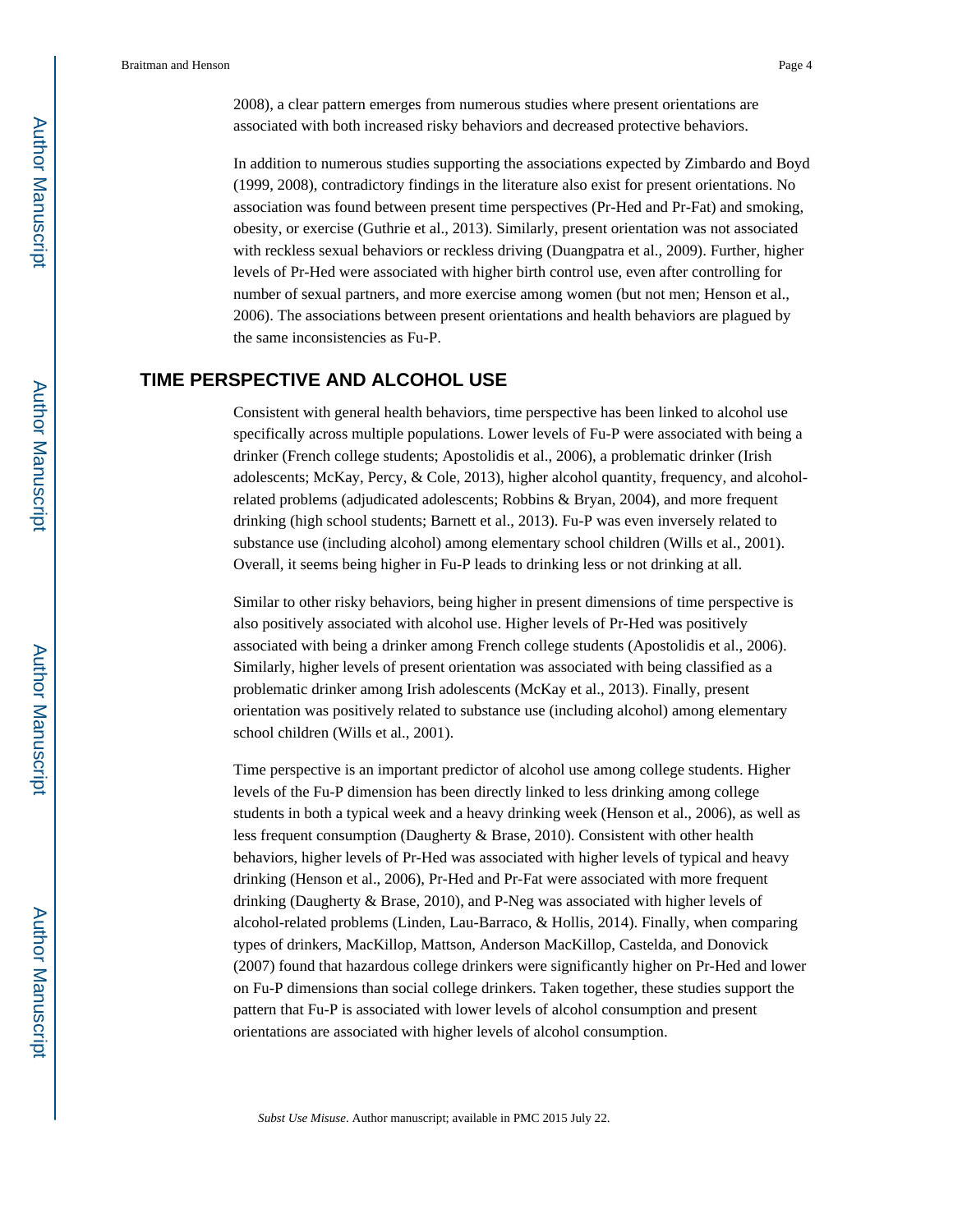As with other health behaviors, inconsistent findings have been reported for time perspective and alcohol use. Fu-P was not associated with reckless substance use (Duangpatra et al., 2009), and time perspective was generally not associated with drinking for adolescents (McKay, Percy, Goudie, Sumnall, & Cole, 2012). Finally, P-Neg was negatively associated with being a drinker among French college students (Apostolidis et al., 2006).

The authors of the studies with inconsistent findings suggest several potential explanations for these inconsistencies ranging from sample differences (e.g., age, socioeconomic status), to measure deficiencies (e.g., readability, narrow assessment [cognitions only] versus broad assessment [cognitions, effect, behavior, and attitude]) as possibilities (Duangpatra et al., 2009; Guthrie et al., 2013; McKay et al., 2012). However, another possible explanation for these incongruous findings could be the inconsistency between the nature of time perspective versus how it is typically analyzed in research. This underlying flaw crosses all populations and is present regardless of how narrow or broad the assessment. Time perspective is a multidimensional construct (Zimbardo & Boyd, 1999, 2008), but it is often treated as a series of individual difference variables examined separately. Each dimension is represented as a separate variable, and even those that attempt to examine these as a single construct do so by treating these as a set in hierarchical regressions, which still does not allow for or identify natural correlations among the dimensions (e.g., Daugherty & Brase, 2010; Duangpatra et al., 2009; Holman & Zimbardo, 2009). However, examining individual dimensions of time perspective in isolation is limiting. Zimbardo and Boyd (1999, 2008) suggest that it is preferable to be relatively high in multiple dimensions of time perspective that one can switch quickly between depending on situational context. These individuals with time perspective profiles high on multiple desirable dimensions while simultaneously low on undesirable dimensions would be better able to make decisions that reflect balancing desires and goals across multiple temporal frames simultaneously. One aim of the current study is to confirm the existence of multidimensional profiles of time perspective.

Understanding the etiology of college student drinking can lead to better prevention and treatment. If time perspective profiles are identified that are associated with riskier alcohol use, then time perspective profiles would be a handy tool to identify at-risk students in need of prevention or intervention. Time perspective has been demonstrated to be malleable, and training in forward-thinking has led to improved health outcomes. Hall and Fong (2003) created a brief time perspective intervention delivered in three, half-hour sessions. It was designed to enhance long-term thinking about physical activity by emphasizing how costs and benefits differ in the shortterm versus long-term, incorporating a decisional balance activity. Adolescents receiving this intervention demonstrated increased physical activity at follow-ups as compared with a control condition and alternative intervention. They replicated these results in a second, larger study (Hall and Fong, 2003). This emphasizes the importance of time perspective as a predictor of health behaviors, and its ability to be changed with targeted interventions that yield improved health outcomes. It is possible that similar results could eventually be obtained for college student drinking. Identifying a clear, consistent connection between time perspective and college alcohol use is an important first step.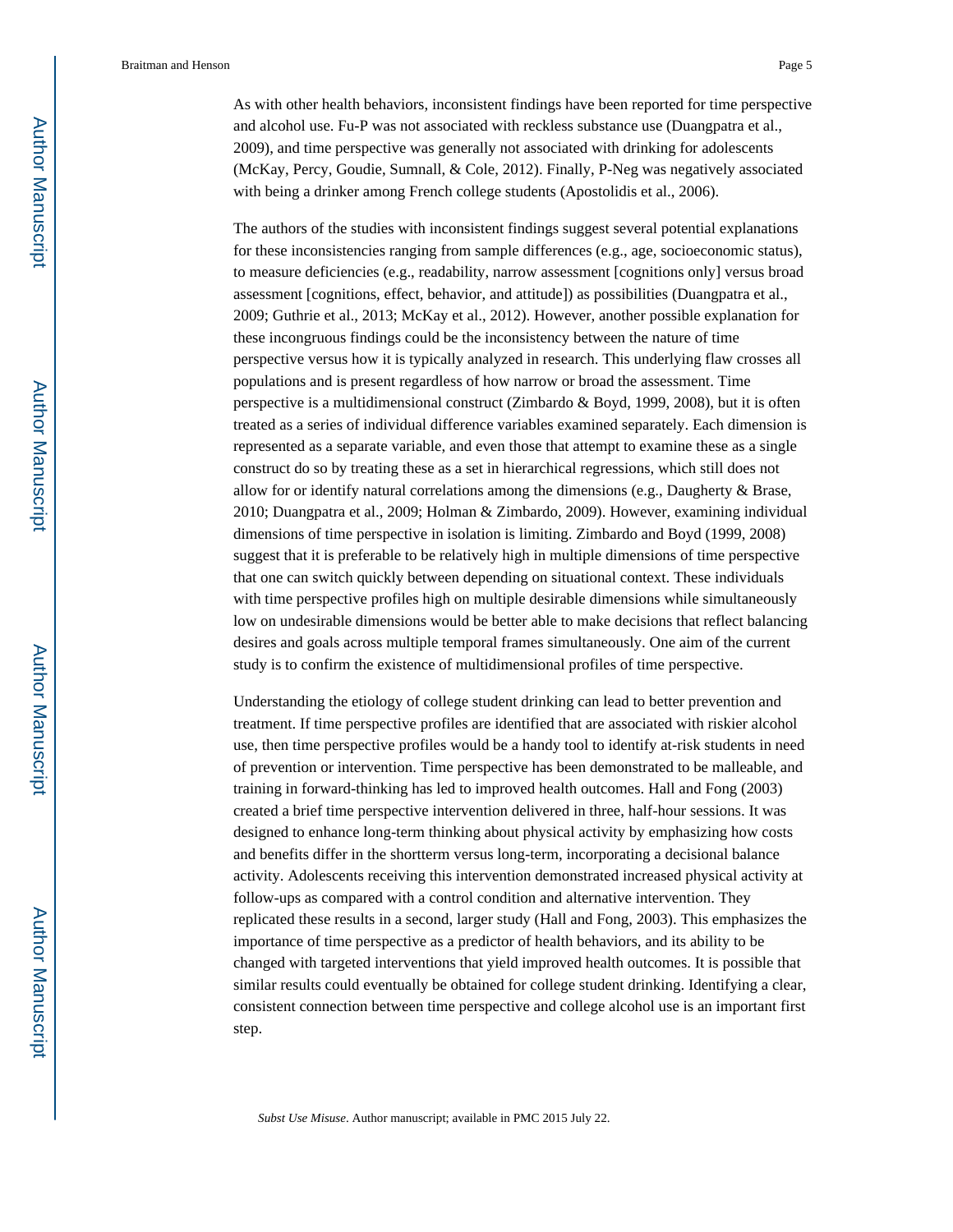The current study is a multidimensional assessment of time perspective and college student drinking. Naturally occurring profiles of time perspective combinations were identified and described (aim 1), and the associations between these profiles or classes and alcohol use were examined (aim 2). We hypothesized that students who are higher in multiple favorable dimensions of time perspective (i.e., being future-focused [Fu-P] and having a favorable view of the past [P-Pos]) while simultaneously being low in unfavorable dimensions (i.e., a defeatist view of life [Pr-Fat], a focus on pleasure-seeking [Pr-Hed], and focusing on unpleasant past memories [P-Neg]) would engage in healthier drinking behaviors. They would drink less overall (both in quantity and frequency) and also engage in less risky episodic use such as fewer binge episodes and lower peak usage. Therefore, we also expected students with risker profiles of time perspective (i.e., lower in Fu-P and P-Pos, higher in Pr-Fat, Pr-Hed, and P-Neg) to engage in riskier drinking behaviors. We expected they would drink more overall, and engage in more frequent binge episodes with higher peak usage.

#### **METHOD**

#### **Participants and Procedures**

This study was found to be exempt after undergoing human subjects review by the institutional review board. All relevant ethical guidelines were followed. Participants were undergraduate students  $(n = 431)$  at a public university in the mid-Atlantic region with a mean age of 20.41 years (SD = 3.91, median = 19.00). The sample was predominantly Caucasian/White (56.2%) or African- American/Black (28.4%), and female (65.1%). They completed an online survey and were compensated for their time with course research credits.

#### **Measures**

**Time Perspective—**Time perspective was assessed using Zimbardo's Time Perspective Inventory (ZTPI; Zimbardo & Boyd, 1999). Participants rated how characteristic or true 56 items were for them on a response scale from 1 (*very uncharacteristic*) to 5 (*very characteristic*). P-Pos was assessed with nine items ( $\alpha = .80$ ), P-Neg was assessed with 10 items ( $\alpha = .82$ ), Pr-Hed was assessed with 15 items ( $\alpha = .79$ ), Pr-Fat was assessed with nine items ( $\alpha$  = .74), and Fu- P was assessed with 13 items ( $\alpha$  = .77). Convergent and discriminant validities have been established by prior research (Zimbardo & Boyd, 1999).

**Alcohol Use—**Alcohol use was assessed using a modified version of the Daily Drinking Questionnaire (DDQ; Collins, Parks, & Marlatt, 1985). A drinking grid was used to assess the number of drinks consumed each day of a typical week, displaying days of the week as columns, and asking number of drinks and hours passed as rows. A second grid assessed the number of drinks consumed each day of the heaviest drinking week in the past 30 days. Additional questions assessed drinking behaviors across the past 30 days (e.g., number of drinking days, number of days drunk/intoxicated). A single drink was defined as 12 oz. of beer, 5 oz. of wine, or 1.5 oz. of liquor.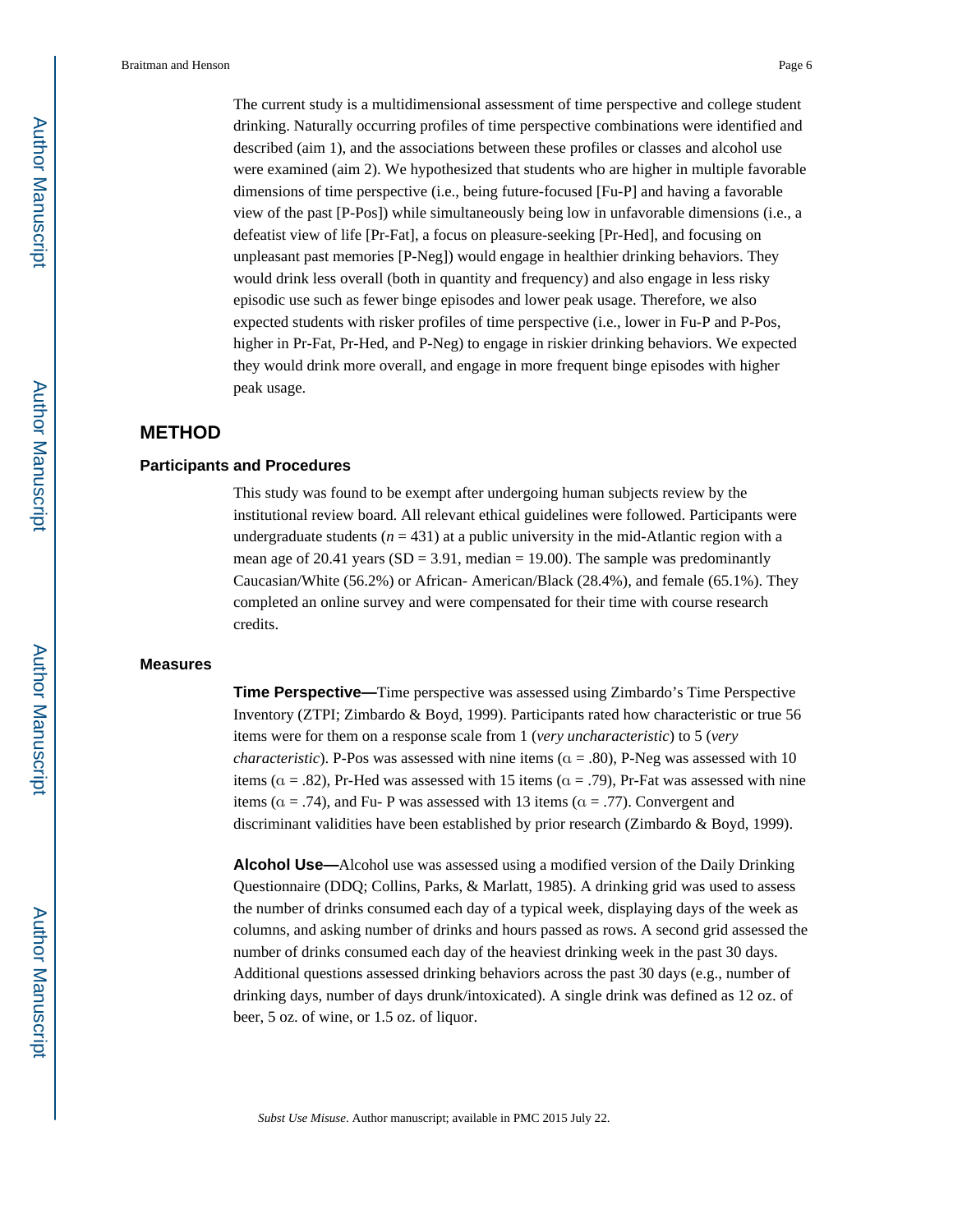#### **Analysis Approach**

To address the first aim of the study, a latent profile analysis was conducted using Mplus version 6.1 (Muthén & Muthén, 1998–2010). Latent profile analysis assumes an underlying construct that explains participants' responses to observed indicators. It identifies classes of individuals that minimize within-class variability on observed variables while maximizing between-class differences. Multiple models are estimated specifying different numbers of classes, and the ideal number of classes is determined using model comparison. For the present study, the ideal number of classes was determined using information criteria (Akaike Information Criterion [AIC], Akaike, 1987; Bayesian Information Criterion [BIC], Schwartz, 1978; and sample-sized adjusted Bayesian information criterion [aBIC], Sclove, 1987]) as well as relative entropy values, the Lo–Mendell–Rubin (LMR) likelihood ratio test (Lo, Mendell, & Rubin, 2001), proportional class size, and interpretability of the identified classes. Lower AIC, BIC, and aBIC values indicate better fit, whereas higher relative entropy values indicate higher certainty of classification. The LMR likelihood ratio test assesses whether the current number of classes for that model (*k*) is a significant improvement compared with one less class  $(k - 1)$  for each model tested. Relatively small probabilities (*p*) support the current model being tested whereas larger probability values support the model with fewer classes. Models were explored for  $c = 1$  through  $c = 7$  classes based on scores for each time perspective dimension (five items in total). See Table 1 for model fit values.

Bootstrapped regressions  $(n = 5,000)$  were conducted to assess how the latent classes were associated with alcohol consumption indicators. Bootstrapping was appropriate because of non-normality of alcohol use count data (Schroder, Carey, & Vanable, 2003). This allowed for the estimation of bias-corrected bootstrapped confidence intervals as a more accurate assessment of significance. Regressions were conducted to compare class differences on number of drinks (quantity) in a typical week, number of drinking days in a typical week, quantity for a heavy drinking week, and number of drinking days in a heavy week. We also examined several indicators for the past 30 days, including number of drinking days in the past 30 days, number of days intoxicated, number of days passed out or sick, number of days binged (four+ drinks for females, five+ drinks for males), number of drinks on the highest drinking days, and blood alcohol concentration (BAC) on that highest drinking day. For their heaviest drinking day, participants were also asked how many hours passed during the drinking occasion to determine their BAC. BAC was estimated using a formula by Matthews and Miller (1979) based on the number of standard drinks consumed, number of hours over which the drinks were consumed, weight in pounds, and gender. Latent class was dummy-coded with class 2 (the most populous class size) as the category of reference. Gender was included as a covariate in each regression analysis.

#### **RESULTS**

#### **Latent Class Analysis**

The fit indices displayed in Table 1 support varying conclusions depending on index chosen. Among the information criteria, AIC and aBIC indicate that model fit improves as the number of classes increases, whereas BIC indicates that the model with three classes is the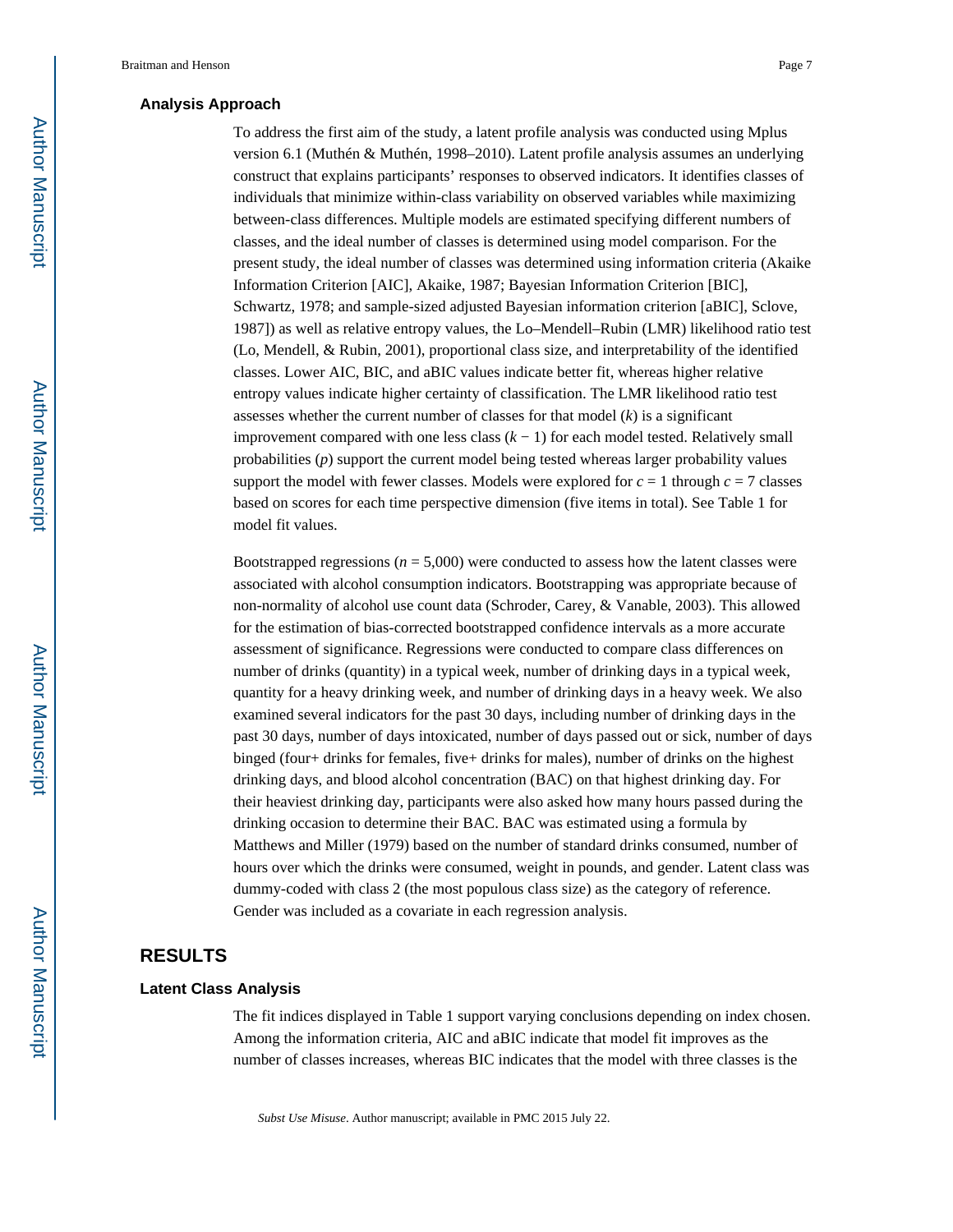best fit for the data. A simulation study by Nylund, Asparouhov, and Muthén (2007) found that AIC was not accurate in identifying the correct number of classes, and that BIC and aBIC performed similarly well for models with simple structures such as the current model. They also conclude that no one indicator is consistently accurate across all models, and that examining multiple indices is necessary to see the complete picture. Relative entropy is the highest for five classes, indicating the highest certainty for classification. However, the LMR likelihood ratio probabilities indicate that these higher numbers of classes do not significantly improve model fit, and that the models with four or more classes are less than ideal. Finally, the proportion of participants in the smallest class is a factor to consider in model comparison. Classes consisting of only a handful of students are not inherently meaningful. The model with three classes yielded the smallest proportion of .091 (44.57 participants) whereas the model with four classes yielded the smallest proportion of .012 (6.09 participants), which becomes much less meaningful.

Taking all fit indices into account, the model with three classes was identified as the best fitting model relative to the others examined. This model had the lowest BIC value. Although aBIC continued to decrease and relative entropy continued to increase for models with more classes, the sample size for each class continued to decline past meaningful proportions. In addition, the LMR *p*-values were higher for models with more classes, indicating that the model with three classes was most appropriate. Given that the LMR *p*value was of marginal significance (.07) for the three-class solution, indicating only tepid support, we also conducted a bootstrap likelihood ratio test (McLachlan & Peel, 2000) for the three-class solution, which yielded  $p < .001$ , confirming that the three-class solution is more appropriate than the model yielding two classes. Using likelihood values for each class, final class membership was determined for each participant, and descriptive statistics were calculated for each time perspective dimension. *Class 1* (*n* = 36; 7.3%), named the "high risk" class for reasons described below, had the least desirable time perspective attributes based on the literature reviewed above. They comparatively had the highest levels of P-Neg, Pr-Hed, and Pr-Fat perspectives as well as the lowest levels of Fu-P. *Class 2* (*n* = 338; 68.6%) comprised the majority of the sample, and represented medial levels of P-Neg, Pr-Hed, Pr-Fat, and Fu-P perspectives. Finally, *Class 3* (*n* = 118; 23.9%), named the "protective" class for reasons described below, had the most desirable attributes based on the literature, with the lowest levels of P-Neg, Pr-Hed, and Pr-Fat as well as the highest levels of Fu-P. P-Pos was relatively similar across all classes. See Table 2 for the mean values and standard deviations of each time perspective by class. Finally, given that class 2 is the largest and the most medial class in the three-class solution, we conducted *t*-tests comparing class 1 with class 2, and comparing class 3 with class 2 across all dimensions of time perspective. As shown in Table 3, class 1 is significantly different from class 2 across all five dimensions of time perspective. Similarly, class 3 is significantly different from class 2 on four dimensions. This confirms our profile analysis findings that there are three distinct profiles of time perspective, yielding three differing patterns of use. Figure 1 represents the general profile for each class.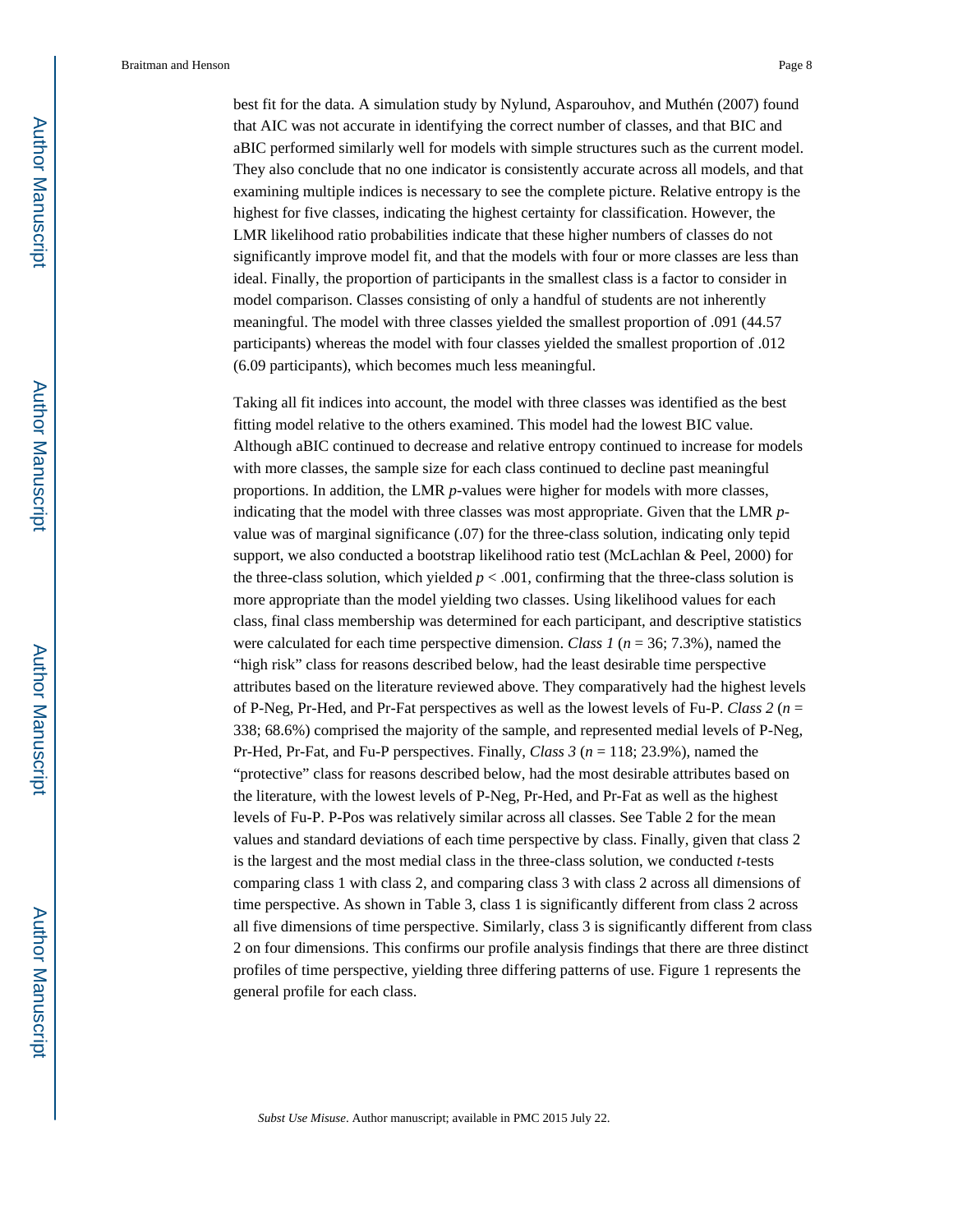#### **Alcohol Use by Class**

Dummy variables compared class 1 (the least favorable time perspective profile) with class 2 (majority of the sample) on each alcohol outcome, and class 3 (the most favorable time perspective profile) with class 2. As seen in Table 4, class 3 consumed alcohol significantly less often and at lower levels during both typical drinking weeks and their heaviest drinking weeks as compared with class 2. They consumed almost three fewer drinks per typical week, and almost four fewer drinks per heavy week. Table 5 shows that class 3 drank less often as well as binge drank less often than class 2 (about one day less for each). They also passed out or got sick from drinking less often and had lower levels of maximum consumption by 1.3 drinks. In contrast, class 1 did not significantly differ from class 2 on any drinking indicators. Estimates indicate that class 1 drank over two additional drinks per typical week and three additional drinks per heavy week, but these differences were not significant (Table 4). Similar trends were observed for class 1 indicating higher consumption and more frequent drinking, but these estimates again failed to achieve statistical significance. However, findings indicated marginal significance  $(p < .10)$  for days intoxicated, the highest drinking day, and the highest BAC (Table 5). These findings generally support that one profile (class 1) yields increased alcohol consumption across multiple indicators, indicating it is a higher risk profile of time perspective whereas another profile (class 3) yields reduced alcohol consumption across multiple indicators, indicating it is a more protective profile of time perspective.

Similar results were obtained when controlling for race with only minor changes in the numbers. Five of the alcohol indicators were unchanged in significance across classes (typical quantity, typical drinking days, heavy quantity, heavy drinking days, and days passed out/sick). The remaining differences were minor changes. The differences between class 1 and class 2 were actually strengthened, with two previously nonsignificant results becoming marginally significant (*p* < .10; days binged and drinking days out of past 30), and three marginally significant results becoming significant  $(p < .05;$  days intoxicated, highest drinking day, and highest BAC). For the differences between class 3 and class 2, one was strengthened, becoming marginally significant (days intoxicated), and two were weakened  $(p < .05$  becoming  $p < .10$  for the highest drinking day and drinking days out of past 30 days).

#### **DISCUSSION**

The current findings generally support our hypotheses. The protective profile (class 3) was higher in Fu-P and lower in Pr-Fat, Pr-Hed, and P-Neg, reflecting that they are relatively future-focused, do not have a defeatist attitude, are not pleasure-seeking, and do not view the past unfavorably. In contrast, the risky profile (class 1) was lower in Fu-P and higher in Pr-Fat, Pr-Hed, and P-Neg, reflecting that they were not very future-focused, were comparatively defeatist, were pleasure-seeking, and viewed their past more unfavorably than their peers. P-Pos was relatively equal across profiles, indicating that a favorable view of the past may not cluster naturally with other dimensions. Alternatively, its similarity across profiles may reflect that this dimension has limited variability among college students, where no students are particularly high or low on the construct.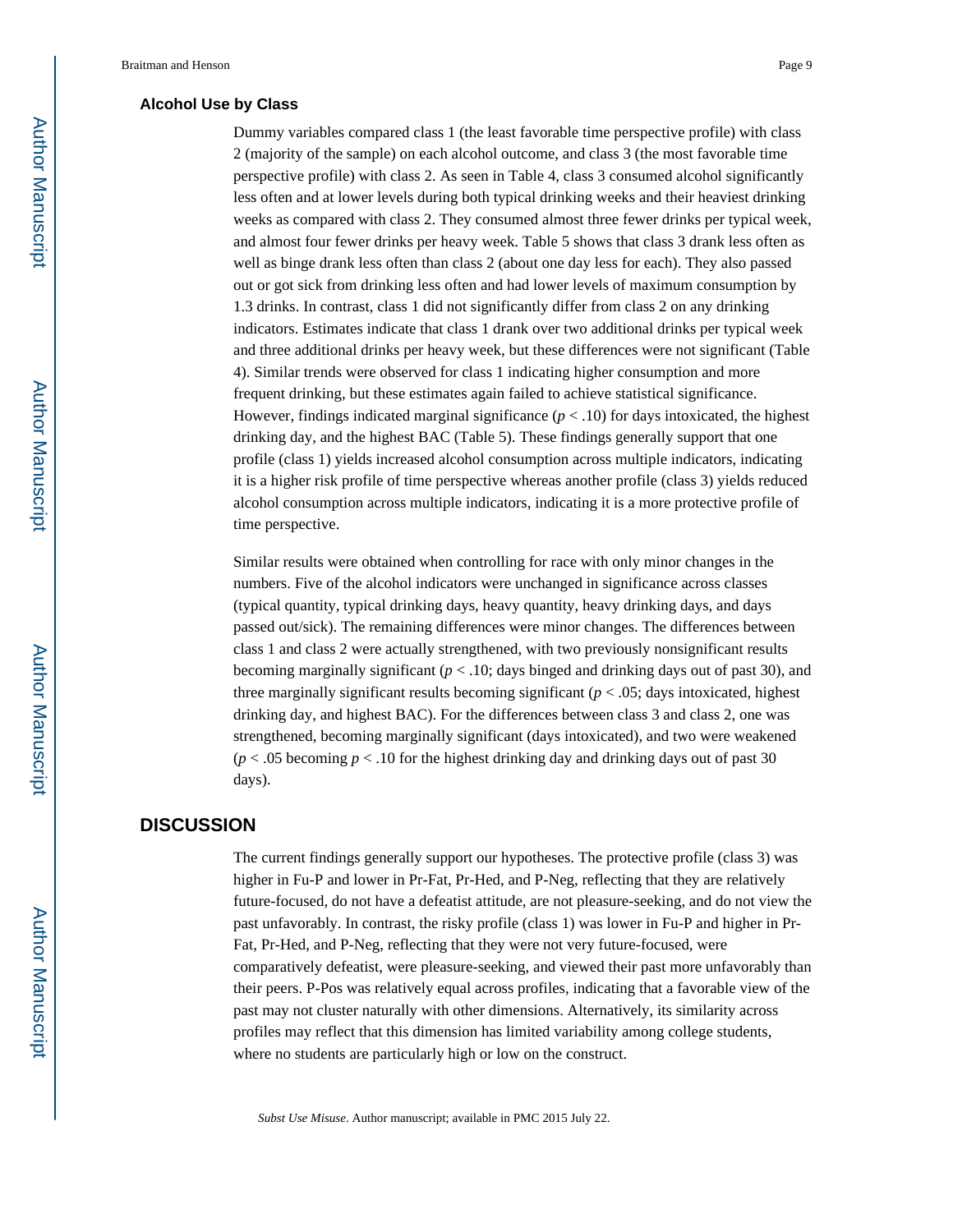As expected, the protective class (class 3) was associated with significantly fewer drinking days, fewer drinks, fewer binge episodes, fewer days passed out or sick from drinking, and lower peaks. Contrary to expectations, the high risk class (class 1) did not reveal significant increases in alcohol outcomes, although some indicators reached marginal significance. However, the group differences (*b*) and standardized values for these differences (β) indicate larger average increases in drinking for class 1 from class 2 as compared with the size of the decline in drinking for class 3 from class 2 for five out of six 30-day indicators. Likely, these differences were not significant because class 1 has the smallest *n*, which increased the width of confidence intervals. However, although not significant, the expected general pattern was still observed. Power estimations conducted within the structural equation modeling framework using Monte Carlo methods (Muthén & Muthén, 2002) indicate that a sample size of  $n = 219$  students in class 1 should yield power  $= .823$  for typical quantity of alcohol consumed, and  $n = 292$  students in class 1 should yield power = .912, meaning  $b =$ 2.11 would yield significant findings 91.2% of the time.

There are many implications for the current study. Our initial findings indicate that there are naturally occurring patterns of time perspective. If individuals high in Fu-P tend to also be low in Pr-Fat, it may be difficult to disentangle the influence of a single dimension. Thus, examining individual dimensions in isolation may not provide a complete picture for researchers interested in investigating the associations between time perspective and related behaviors.

We also found that there is a protective time perspective profile associated with lower overall alcohol use as well as less engagement in the riskiest episodic drinking, and emerging evidence of a high risk profile that needs to be further explored. Identifying these profiles among college students could help identify the students that are most in need of an alcohol intervention. This could help institutions devote their limited resources to the students who would reap the most benefits. This conclusion is supported by Carey, Henson, Carey, and Maisto (2007) who found that time perspective was a moderator for their intervention effect, where students low in Fu-P at baseline had the strongest decreases in drinking after the intervention. Improvements in focusing on the future could explain these stronger decreases in drinking. The highest risk students were most receptive to that particular intervention. Relying on the profiles of time perspective rather than individual dimensions to identify students in need may yield even stronger results.

Since the associations between time perspective and alcohol use have been observed not just among college students (e.g., Daughtery & Brase, 2010; Henson et al., 2006; Linden et al., 2014; MacKillop et al., 2007) but also across multiple populations (e.g., adjudicated adolescents [Robbins & Bryan, 2004], elementary school children [Wills et al., 2001], French college student [Apostolidis et al., 2006], Irish adolescents [McKay et al., 2013]), it is a reasonable conclusion that the identification of multidimensional profiles of time perspective will lead to more consistent associations with health behaviors in other samples outside of college students. These other populations have experienced the same inconsistency of findings among individual dimensions. Profiles of time perspective should more accurately represent multidimensional classes as compared with individual dimensions, and at least one protective class would likely emerge as well as a high risk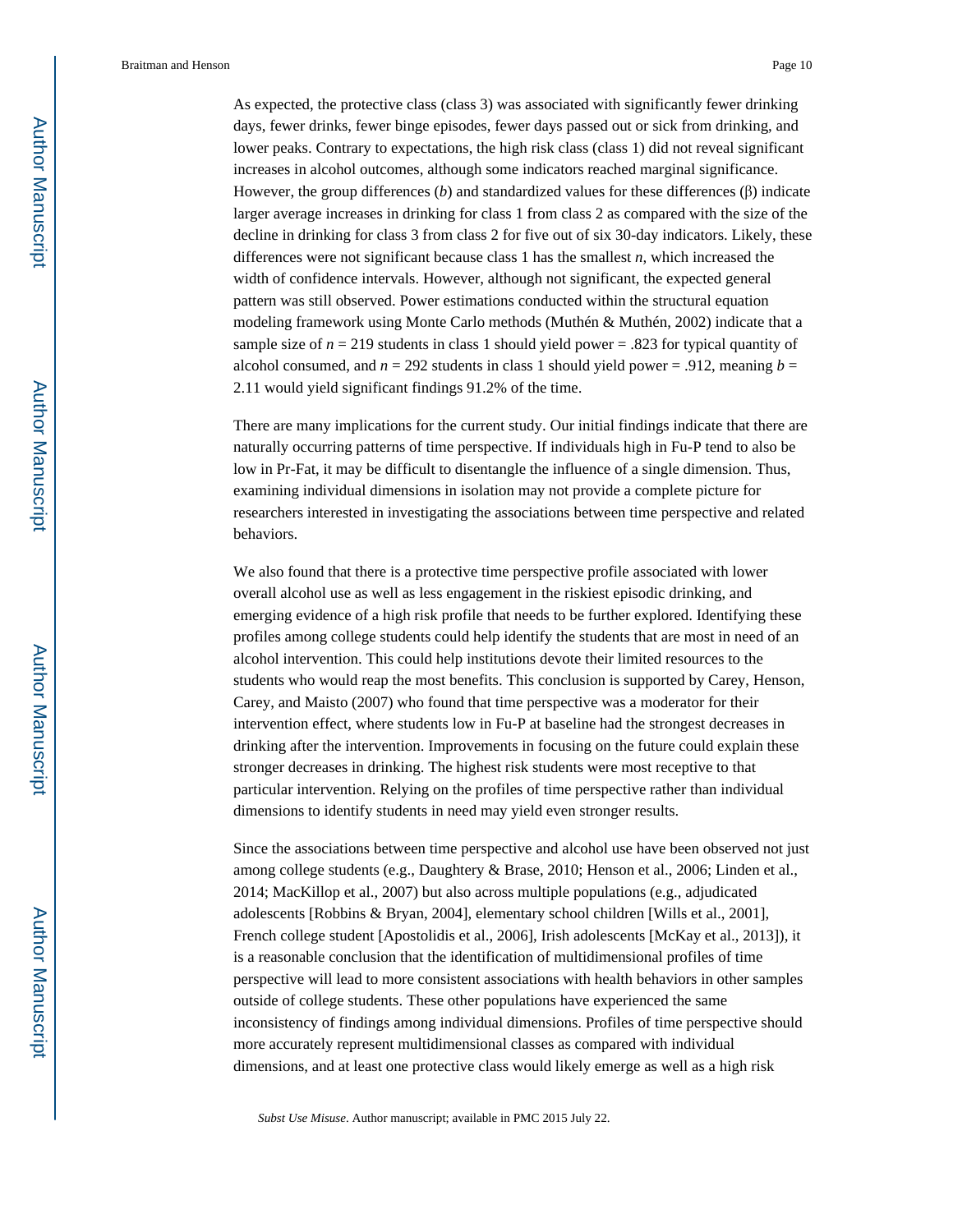class. However, the number of profiles identified, their associations with individual ZTPI dimensions, and the general proportions of each class will likely vary across different populations.

The protective effects of time perspective profiles could be expanded to more students if we are able to influence their temporal frameworks. Hall and Fong (2003) found that an intervention focusing on time perspective increased physical activity in college students as compared with a control goal-setting intervention or no intervention. This demonstrates that helping retrain students to access favorable time perspective dimensions when appropriate can result in improved health behaviors, and could potentially be used to help students make smarter decisions regarding drinking.

The current study is not without limitations. Given that the classes that have the most predictive time perspective profiles (classes 1 and 3) were also the classes with the fewest members, our sample size for the alcohol analyses was relatively low and we were not able to achieve significance for the alcohol increase in the high risk class. We also relied on selfreport for the drinking outcomes and were limited to a cross-sectional design, which does not allow for conclusions of causation. Future research should replicate these findings with larger samples, and confirm the self-report drinking data using peer observations. In addition, future research should explore if interventions targeting time perspective can actually shift college students into the more protective profile. Similarly, we should use a prospective design to investigate whether those changes in profile will be associated with reduced drinking. Finally, time perspective is not the only influential individual difference on college drinking. Future research should explore the association of time perspective on college drinking in the context of other predictors such as personality factors and coping style.

#### **CONCLUSIONS**

This study demonstrates that naturally occurring time perspective profiles are significantly associated with high risk alcohol use. The majority of college students (class 2) have median levels of each time perspective facet. However, a small proportion of the student population (class 3) has time perspective profiles considered most desirable that act as a protective factor, and these students engage in significantly less risky alcohol use (i.e., less frequent alcohol use, smaller quantities of consumption). An even smaller subset of the student population (class 1) has time perspective profiles considered least desirable, and these students engage in riskier alcohol use (i.e., more frequent alcohol use, larger quantities of consumption), although this pattern did not achieve significance. Further research should explore time perspective profiles as a multidimensional construct rather than continuing the tradition of isolated variable prediction.

#### **Acknowledgments**

The authors would like to acknowledge the contributions of Melissa P. Reeves. Her insights were invaluable to the development of the current research. This investigation was supported by the National Institute on Alcohol Abuse and Alcoholism under a Ruth L. Kirschstein National Research Service Award (F32-AA021310).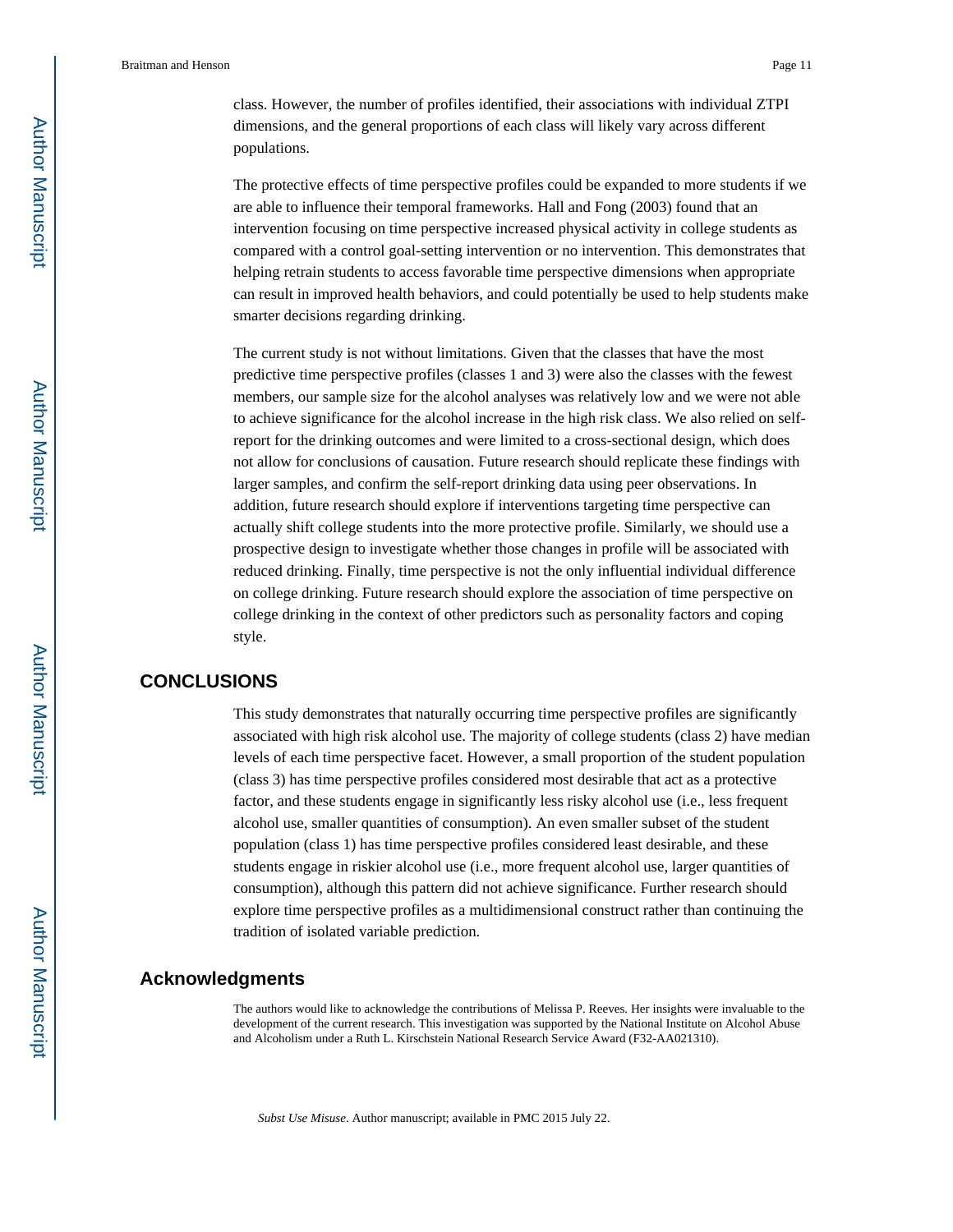# **Biographies**



**Abby L. Braitman, PhD**, is in the department of psychology at Old Dominion University. Her research explores the etiology of college student drinking, with a focus on developing techniques to strengthen and extend the effects of interventions directed at harm reduction. She is also interested in the application of quantitative methods and approaches for risky health behaviors.



**James M. Henson, PhD**, is an associate professor of psychology at Old Dominion University. A quantitative psychologist by training, he's been focusing his applied research program on college drinking intervention for the past 10 years. His research involves the application of advanced statistical models to alcohol intervention and prevention data among college populations.

## **GLOSSARY**

| <b>Future time</b><br>perspective             | A focus on the future and planning toward goals.                                                                                                                                                                                                                                                                                                            |
|-----------------------------------------------|-------------------------------------------------------------------------------------------------------------------------------------------------------------------------------------------------------------------------------------------------------------------------------------------------------------------------------------------------------------|
| Latent profile<br>analysis                    | A form of analysis that assumes an underlying categorical<br>construct which explains participants' responses to observed<br>indicators. It identifies classes of individuals that minimize<br>within-class variability on observed variables while maximizing<br>between-class differences, resulting in different profiles across<br>observed indicators. |
| <b>Present-fatalistic</b><br>time perspective | A defeatist, helpless view toward life.                                                                                                                                                                                                                                                                                                                     |
| <b>Present-hedonistic</b><br>time perspective | A risk-taking, pleasure-devoted view of life.                                                                                                                                                                                                                                                                                                               |
| <b>Past-negative time</b><br>perspective      | An unpleasant or unfavorable view of the past.                                                                                                                                                                                                                                                                                                              |
| <b>Past-positive time</b><br>perspective      | A sentimental, nostalgic view toward the past.                                                                                                                                                                                                                                                                                                              |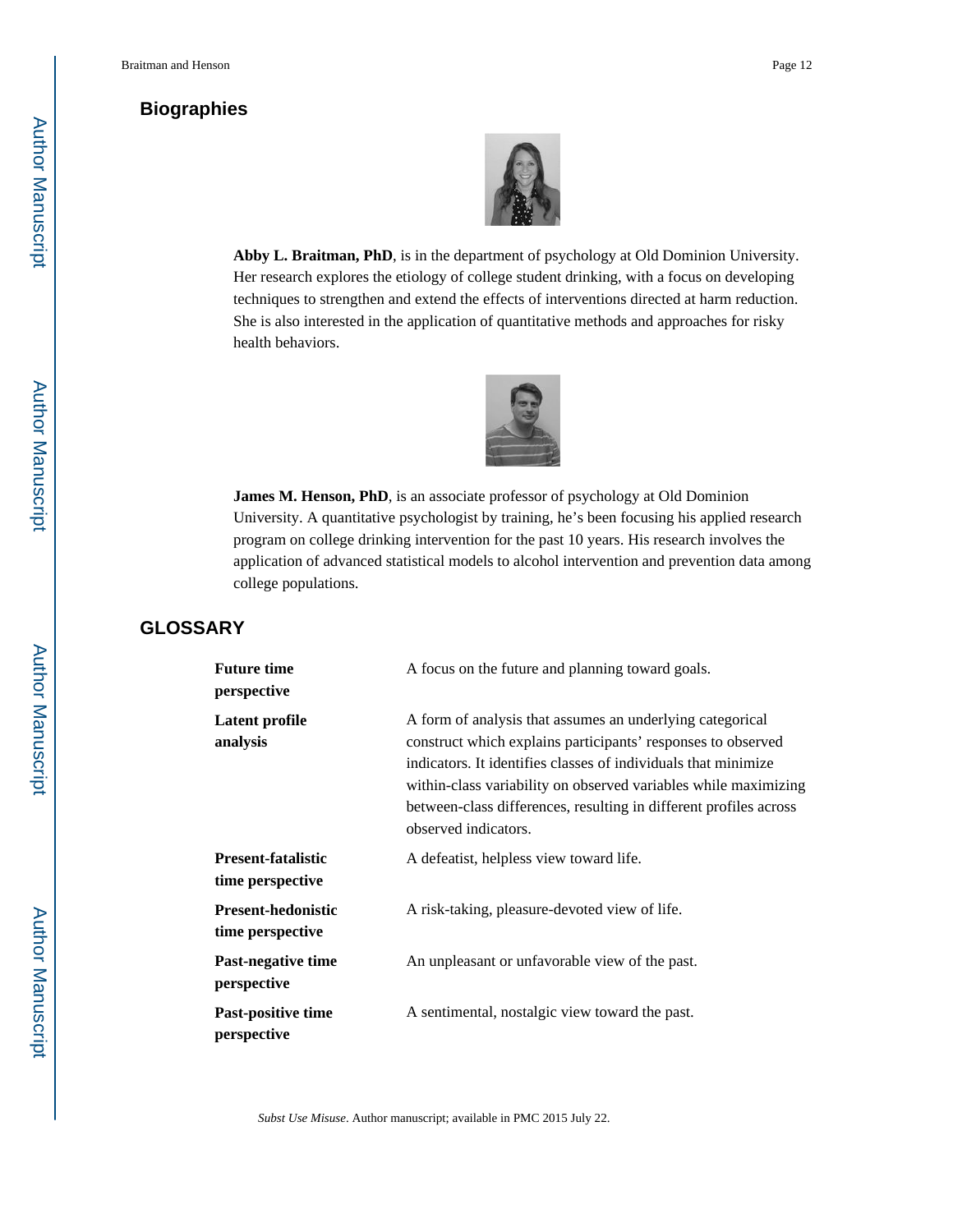| Time perspective | The temporal framework individuals use to process information.  |
|------------------|-----------------------------------------------------------------|
|                  | It consists of five facets, and can influence the perception,   |
|                  | encoding, storage, and retrieval of experiences and information |
|                  | as well as decisions, actions, and goals.                       |

#### **REFERENCES**

Akaike H. Factor analysis and AIC. Psychometrika. 1987; 52:317–332.

- Apostolidis T, Fieulaine N, Simonin L, Rolland G. Cannabis use, time perspective and risk perception: Evidence of a moderating effect. Psychology & Health. 2006; 21:571–592.
- Bandura, A. Social foundations of thought and action: A social cognitive theory. Englewood Cliffs, NJ: Prentice-Hall; 1986.
- Bandura, A. Self-regulation of motivation through anticipatory and self-reactive mechanisms. In: Dienstbier, R., editor. Perspectives on motivation. Lincoln, NE: University of Nebraska Press; 1991. p. 69-164.
- Barkley RA. Behavioral inhibition, sustained attention, and executive functions: Constructing a unifying theory of ADHD. Psychological Bulletin. 1997; 121:65–94. [PubMed: 9000892]
- Barnett E, Spruijt-Metz D, Unger JB, Rohrbach LA, Sun P, Sussman S. Bidirectional associations between future time perspective and substance use among continuation high-school students. Substance Use & Misuse. 2013; 48:574–580. [PubMed: 23750661]
- Carey KB, Henson JM, Carey MP, Maisto SA. Which heavy drinking college students benefit from a brief motivational intervention? Journal of Consulting and Clinical Psychology. 2007; 75(4):663– 669. [PubMed: 17663621]
- Collins RL, Parks GA, Marlatt GA. Social determinants of alcohol consumption: The effects of social interaction and model status on the self-administration of alcohol. Journal of Consulting and Clinical Psychology. 1985; 53(2):189–200. [PubMed: 3998247]
- Core Institute. American campuses: 2006 statistics on alcohol and other drug use. Carbondale, IL: Southern Illinois University; 2006.
- Crockett RA, Weinman J, Hankins M, Marteau T. Time orientation and health-related behaviour: Measurement in general population samples. Psychology & Health. 2009; 24(3):333–350. [PubMed: 20204997]
- Daugherty JR, Brase GL. Taking time to be healthy: Predicting health behaviors with delay discounting and time perspective. Personality and Individual Differences. 2010; 48:202–207.
- de Bilde J, Vansteenkiste M, Lens W. Understanding the association between future time perspective and self-regulated learning through the lens of self-determination theory. Learning and Instruction. 2011; 21:332–244.
- Deci EL, Ryan RM. The "what" and "why" of goal pursuits: Human needs and the self-determination of behavior. Psychological Inquiry. 2000; 11:227–268.
- Duangpatra KNK, Bradley GL, Glendon AI. Variables affecting emerging adults' self-reported risk and reckless behaviors. Journal of Applied Developmental Psychology. 2009; 30(3):298–309.
- Fieulaine N, Martinez F. Time under control: Time perspective and desire for control in substance abuse. Addictive Behaviors. 2010; 35:799–802. [PubMed: 20442007]
- Guthrie LC, Lessl K, Ochi O, Ward MM. Time perspective and smoking, obesity, and exercise in a community sample. American Journal of Health Behavior. 2013; 37(2):171–180. [PubMed: 23026098]
- Hall PA, Fong GT. The effects of a brief time perspective intervention for increasing physical activity among young adults. Psychology & Health. 2003; 18(6):685–706.
- Hall PA, Fong GT, Cheng AY. Time perspective and weight management behaviors in newly diagnosed type 2 diabetes: A mediational analysis. Journal of Behavioral Medicine. 2012; 35(6): 569–580. [PubMed: 22105339]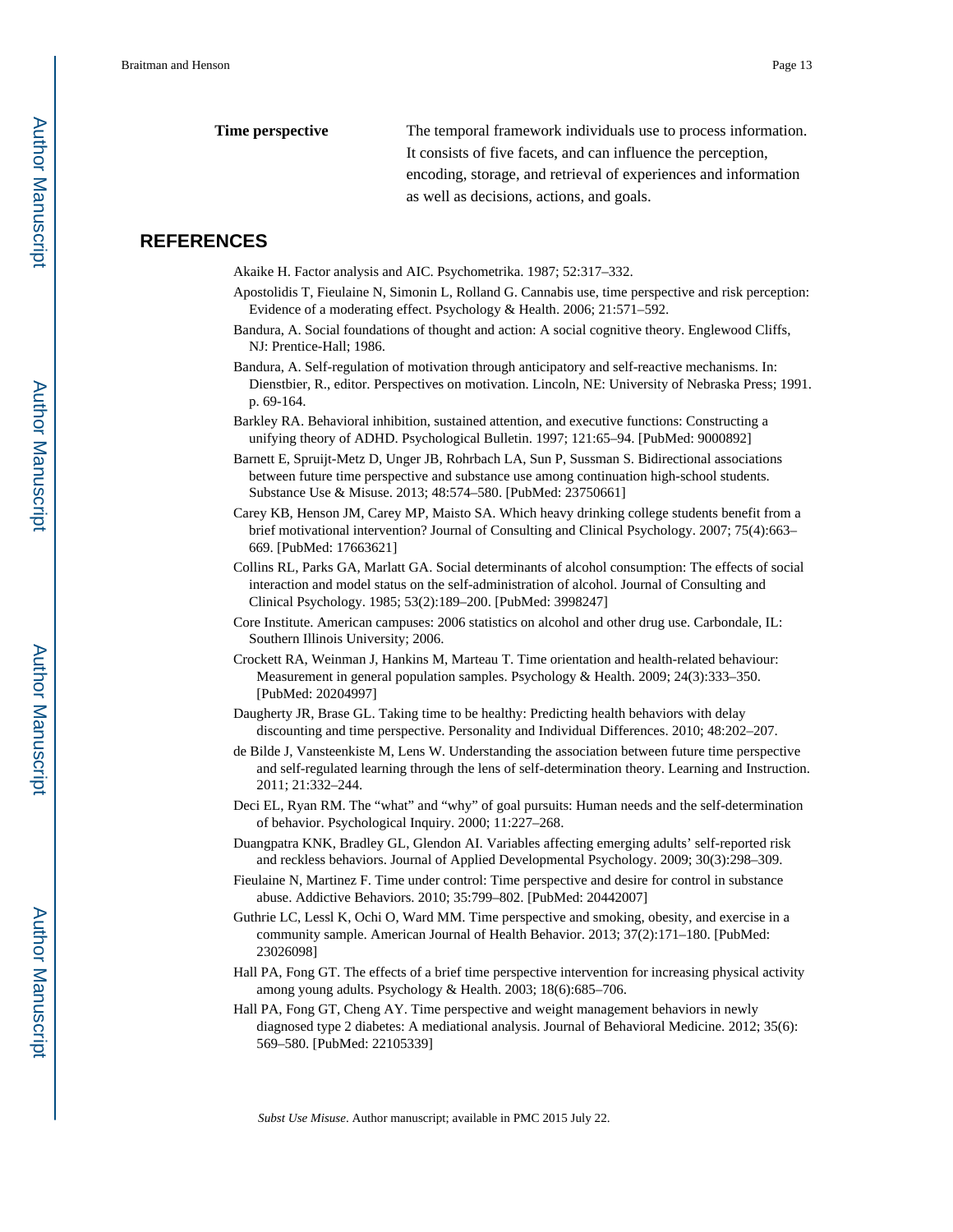- Henson JM, Carey MP, Carey KB, Maisto SA. Associations among health behaviors and time perspective in young adults: Model testing with boot-strapping replication. Journal of Behavioral Medicine. 2006; 29:127–137. [PubMed: 16421652]
- Holman EA, Zimbardo PG. The social language of time: The time perspective-social network connection. Basic and Applied Psychology. 2009; 31:136–147.
- Keough KA, Zimbardo PG, Boyd JN. .Who's smoking, drinking, and using drugs? Time perspective as a predictor of substance use. Basic and Applied Psychology. 1999; 21:149–164.
- Knight JR, Wechsler H, Kuo M, Seibring M, Weitzman ER, Schuckit MA. Alcohol abuse and dependence among US college students. Journal of Studies on Alcohol. 2002; 63(3):263–270. [PubMed: 12086126]
- Linden AN, Lau-Barraco C, Hollis BF. Associations between psychological distress and alcohol outcomes as mediated by time perspective orientation among college students. Mental Health and Substance Use. 2014; 7(2):134–143.
- Lo Y, Mendell NR, Rubin DB. Testing the number of components in a normal mixture. Biometrika. 2001; 88:767–778.
- MacKillop J, Mattson RE, Anderson MacKillop EJ, Castelda BA, Donovick PJ. Multidimensional assessment of impulsivity in undergraduate hazardous drinkers and controls. Journal of Studies on Alcohol & Drugs. 2007; 68:785–788. [PubMed: 17960295]
- Matthews DB, Miller WR. Estimating blood alcohol concentration: Two computer programs and their applications in therapy and research. Addictive Behaviors. 1979; 4:55–60. [PubMed: 420046]
- McKay MT, Percy A, Cole JC. Present orientation, future orientation, and alcohol use in Northern Irish adolescents. Addiction Research and Theory. 2013; 21(1):43–51.
- McKay MT, Percy A, Goudie AJ, Sumnall HR, Cole JC. The temporal focus scale: Factor structure and association with alcohol use in a sample of Northern Irish school children. Journal of Adolescence. 2012; 35:1361–1368. [PubMed: 22704493]
- McLachlan, G.; Peel, D. Finite mixture models. New York, NY: John Wiley; 2000.
- Muthén, LK.; Muthén, BO. Mplus user's guide. 6th Edn.. Los Angeles, CA: Muthén & Muthén; 1998– 2010.
- Muthén LK, Muthén BO. How to use a Monte Carlo study to decide on sample size and determine power. Structural Equation Modeling. 2002; 9:599–620.
- Nylund KL, Asparouhov T, Muthén BO. Deciding on the number of classes in latent class analysis and growth mixture modeling: A Monte Carlo simulation study. Structural Equation Modeling. 2007; 14:535–569.
- Rise J, Kovac V, Kraft P, Moan IS. Predicting the intention to quit smoking and quitting behaviour: Extending the theory of planned behaviour. British Journal of Health Psychology. 2008; 13(2): 291–310. [PubMed: 17535498]
- Robbins RN, Bryan A. Relationships between future orientation, impulsive sensation seeking, and risk behavior among adjudicated adolescents. Journal of Adolescent Research. 2004; 19(4):428–445. [PubMed: 16429605]
- Schroder KEE, Carey MP, Vanable PA. Methodological challenges in research on sexual risk behavior: Item content, scaling, and data analytical options. Annals of Behavioral Medicine. 2003; 26(2):76–103. [PubMed: 14534027]
- Schwartz G. Estimation the dimensions of a model. The Annals of Statistics. 1978; 6:461–464.
- Sclove SL. Application of model-selection criteria to some problems in multivariate analysis. Psychometrika. 1987; 52:333–343.
- Wallenstein GV, Pigeon S, Kopans B, Jacobs DG, Aseltine R. Results of National Alcohol Screening Day: College demographics, clinical characteristics, and comparison with online screening. Journal of American College Health. 2007; 55(6):341–349. [PubMed: 17517546]
- Wills TA, Sandy JM, Yeager AM. Time perspective and early-onset substance use: A model based on stress-coping theory. Psychology of Addictive Behaviors. 2001; 15:118–125. [PubMed: 11419227]
- Wininger SR, DeSena TM. Comparison of future time perspective and self-determination theory for explaining exercise behavior. Journal of Applied Biobehavioral Research. 2012; 17(2):109–128.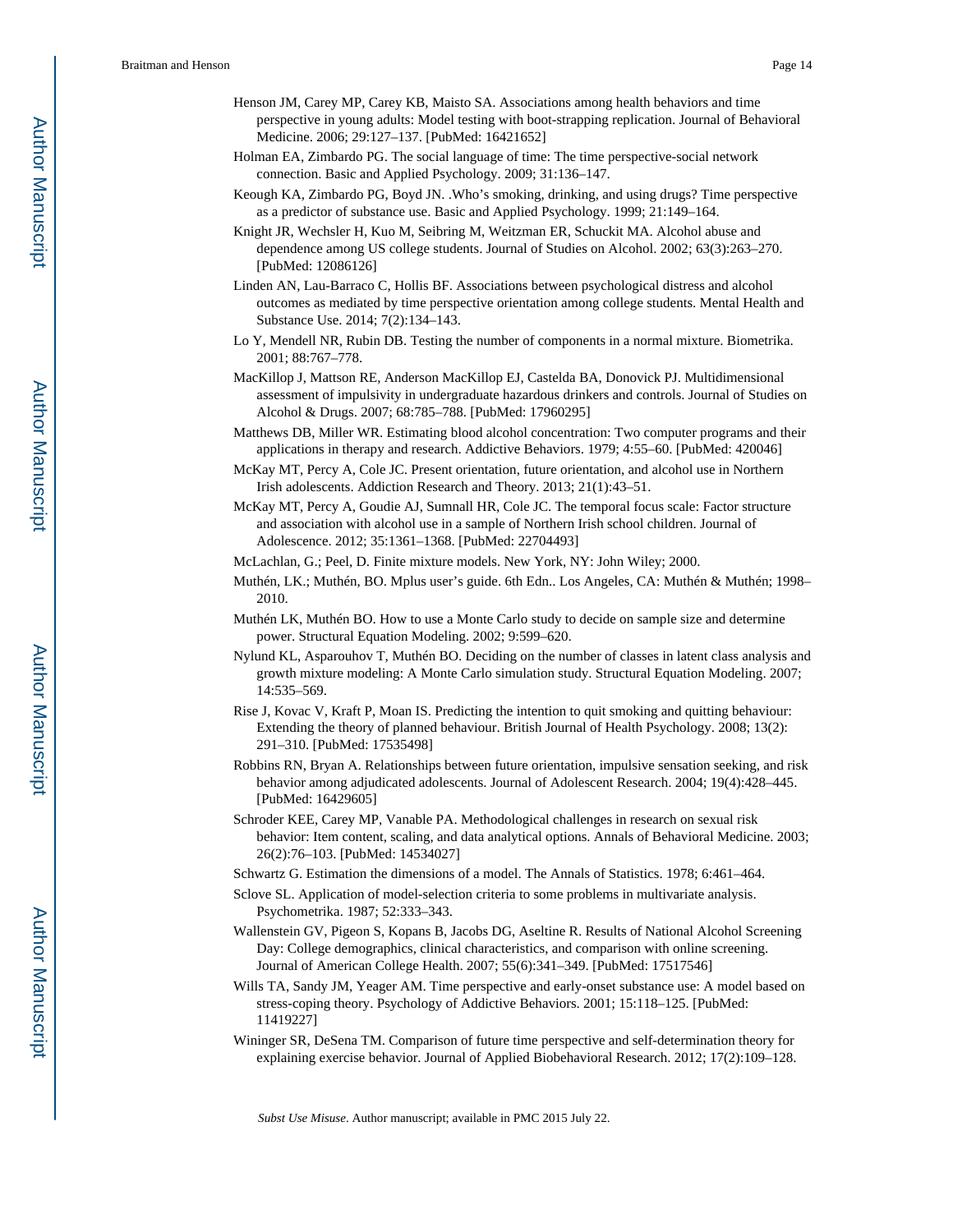- Zimbardo PG, Boyd JN. Putting time in perspective: A valid, reliable, individual differences metric. Journal of Personality and Social Psychology. 1999; 77(6):1271–1288.
- Zimbardo, PG.; Boyd, JN. The time paradox: The new psychology of time that will change your life. New York, NY: Free Press; 2008.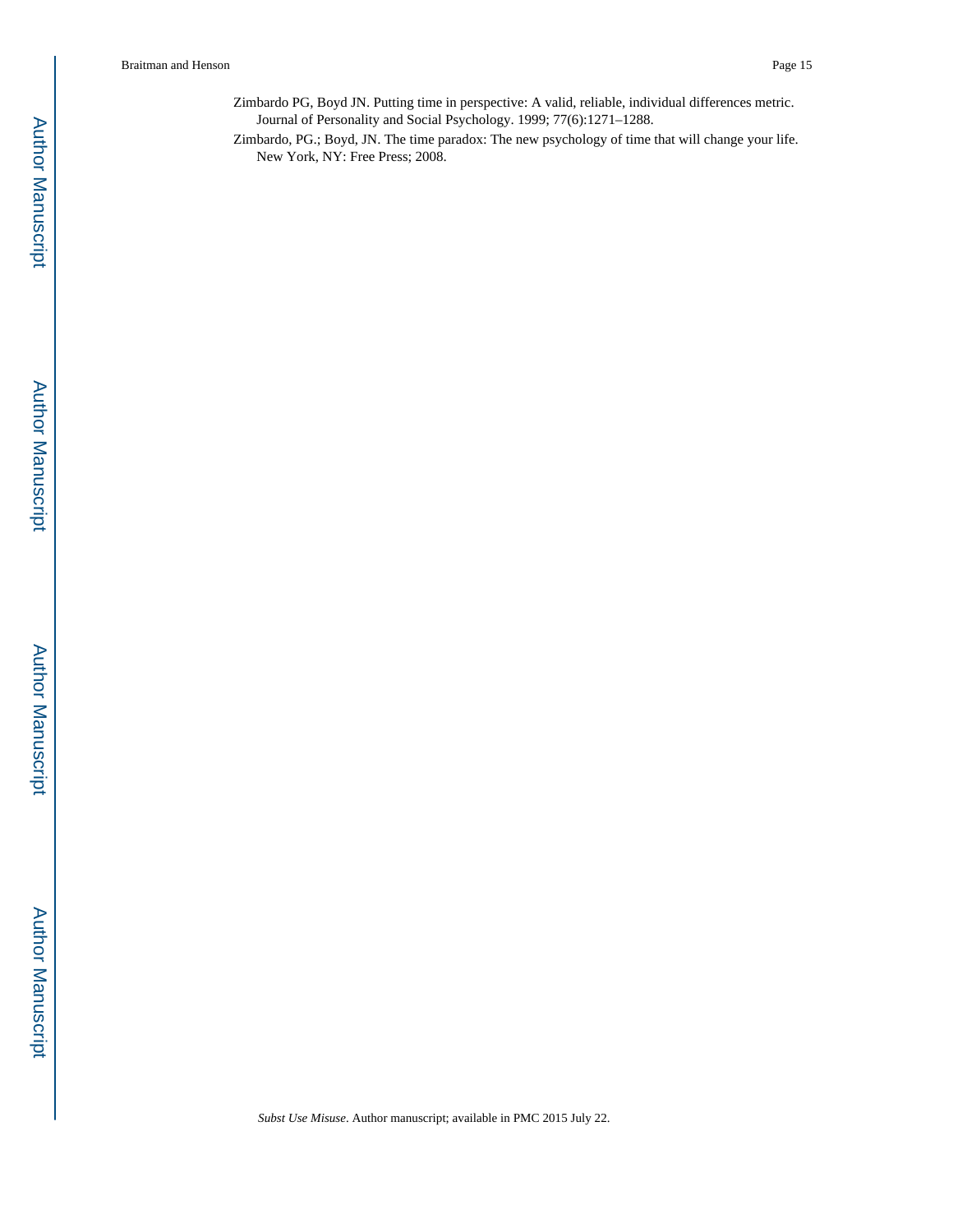Braitman and Henson Page 16



#### **FIGURE 1.**

Mean levels of specific time perspectives within the multidimensional profile of each class. Error bars indicate the standard error for each dimension mean. Class 1 (7.3%) is the higher risk profile, class 2 (68.6%) is the medial profile, and class 3 (23.9%) is the protective profile.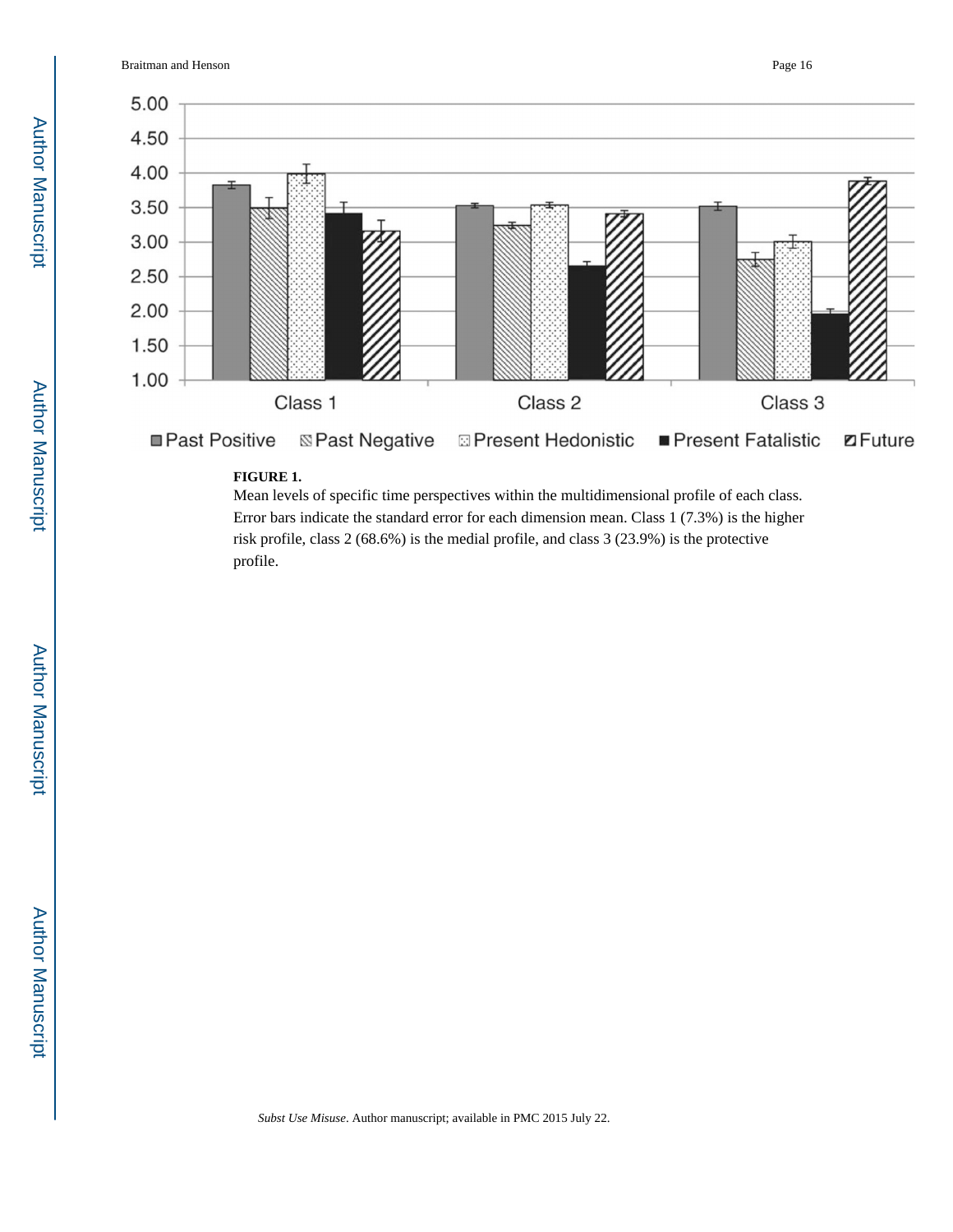Model fit based on number of classes Model fit based on number of classes

| <b>Jasses</b> | AIC      | ЫC       |          |       |      | Adjusted BIC Relative entropy $LMRp$ Proportion of smallest group |
|---------------|----------|----------|----------|-------|------|-------------------------------------------------------------------|
|               | 3952.805 | 3994.790 | 3963.050 |       |      | $\overline{\phantom{a}}$                                          |
|               | 3788.383 | 3855.559 | 3804.775 | 0.620 | 0000 | 341                                                               |
|               | 3756.886 | 3849.253 | 3779.425 | 0.700 | 0694 | $\overline{5}$                                                    |
|               | 3736.655 | 3854.213 | 3765.341 | 0.754 | 1910 | $\frac{2}{2}$                                                     |
|               | 3722.782 | 3865.530 | 3757.614 | 0.773 | 1497 | 013                                                               |
|               | 3715.194 | 3883.134 | 3756.174 | 0.753 | 7717 | 012                                                               |
|               | 3703.795 | 3896.925 | 3750.921 | 0.766 | 7638 | 등                                                                 |

Note. AIC = Akaike information criterion; BIC Bayesian information criterion; LMR = Lo-Mendell-Rubin likelihood ratio test. Note. AIC = Akaike information criterion; BIC Bayesian information criterion; LMR = Lo–Mendell–Rubin likelihood ratio test.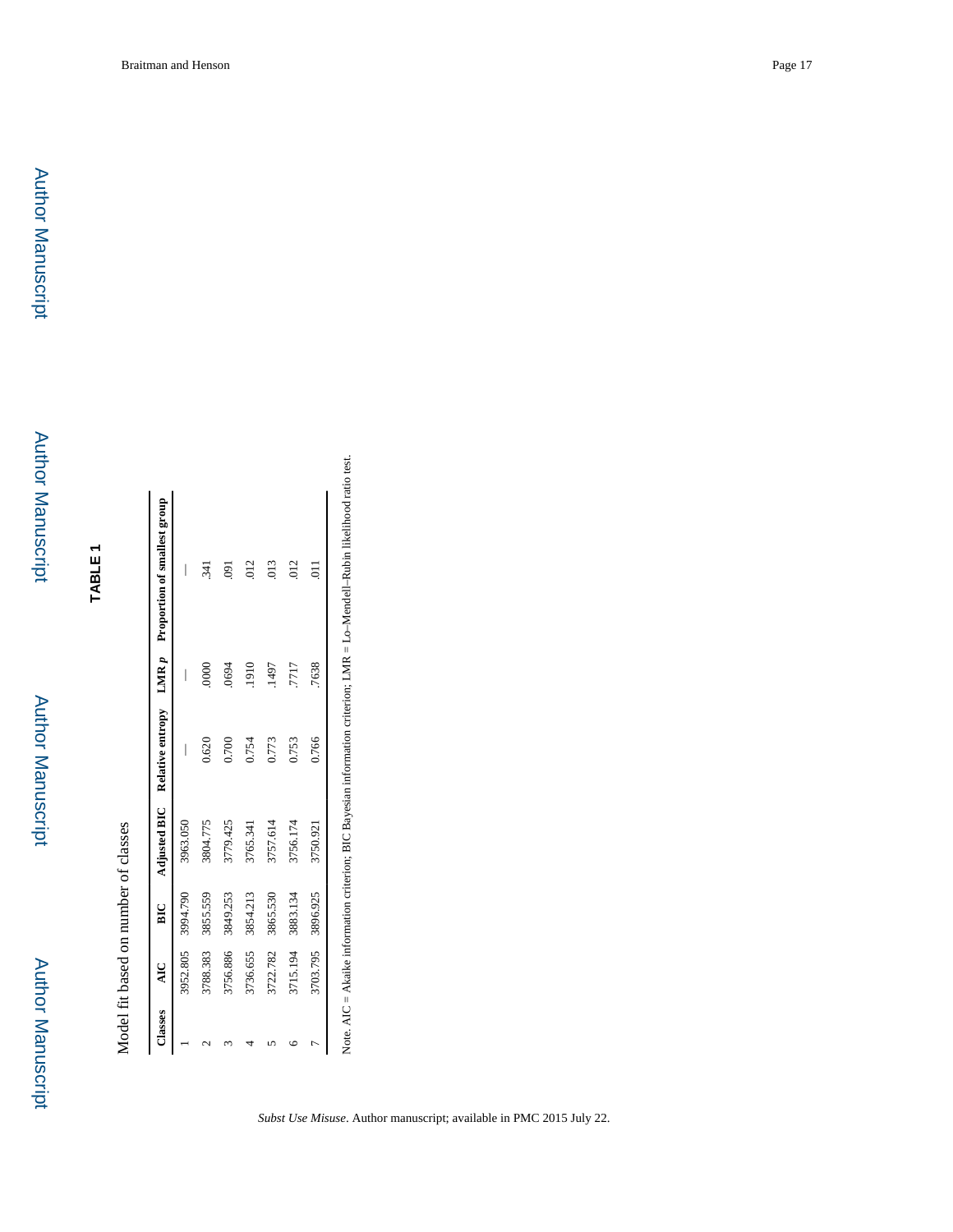Author Manuscript

**Author Manuscript** 

Mean values and standard errors for time perspective facets by latent class Mean values and standard errors for time perspective facets by latent class

|                    |              |              | Past positive Past negative Present hedonistic Present fatalistic |              | Future       |
|--------------------|--------------|--------------|-------------------------------------------------------------------|--------------|--------------|
| Classes            | M(SE)        | M(SE)        | M(SE)                                                             | M(SE)        | M(SE)        |
| Class <sub>1</sub> | 3.83 (0.050) | 3.49 (0.153) | 3.99 (0.138)                                                      | s.42 (0.153) | 3.16 (0.156) |
| Class 2            | 3.53 (0.031) | 3.24(0.044)  | 3.54 (0.038)                                                      | 2.66 (0.057) | 3.41 (0.044) |
| Class 3            | 3.52 (0.059) | 2.75 (0.101) | 3.01 (0.095)                                                      | 1.97(0.065)  | 3.88 (0.052) |

Note. Class 1 is the higher risk profile, class 2 is the medial profile, and class 3 is the protective profile.

Note. Class 1 is the higher risk profile, class 2 is the medial profile, and class 3 is the protective profile.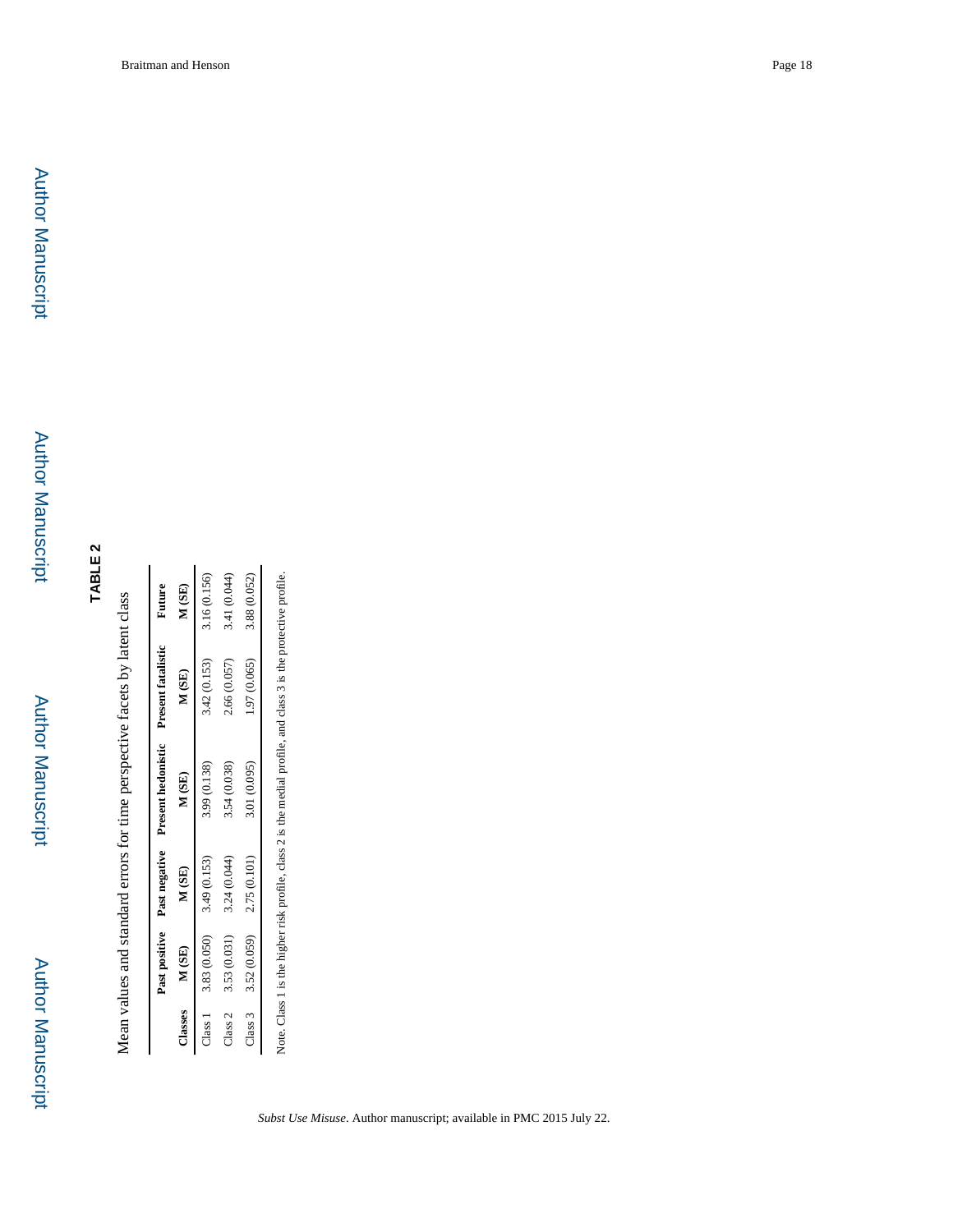Author Manuscript

Author Manuscript

Differences across time perspective facets by latent class Differences across time perspective facets by latent class

|         | Past positive                        | Past negative | Present hedonistic Present fatalistic |                     | Future          |
|---------|--------------------------------------|---------------|---------------------------------------|---------------------|-----------------|
| Classes | Q)                                   | (a)           | (a)                                   | t(p)                | Q)              |
| Class 1 | $7.21 (\le 001)$                     | 3.22(.001)    | $5.64 \le 0.001$                      | (6.30)(<.001)       | $-2.90(.004)$   |
|         | $Class 3 0.06 (.951) -7.71 (< .001)$ |               | $-12.62$ (<.001)                      | $-19.06 \, (< 001)$ | $10.69$ (<.001) |

Note. Each class listed is compared with class 2 for the t-test results included in this table. Also, class 1 is the higher risk profile, class 2 is the medial profile, and class 3 is the protective profile. Note. Each class listed is compared with class 2 for the *t*-test results included in this table. Also, class 1 is the higher risk profile, class 2 is the medial profile, and class 3 is the protective profile.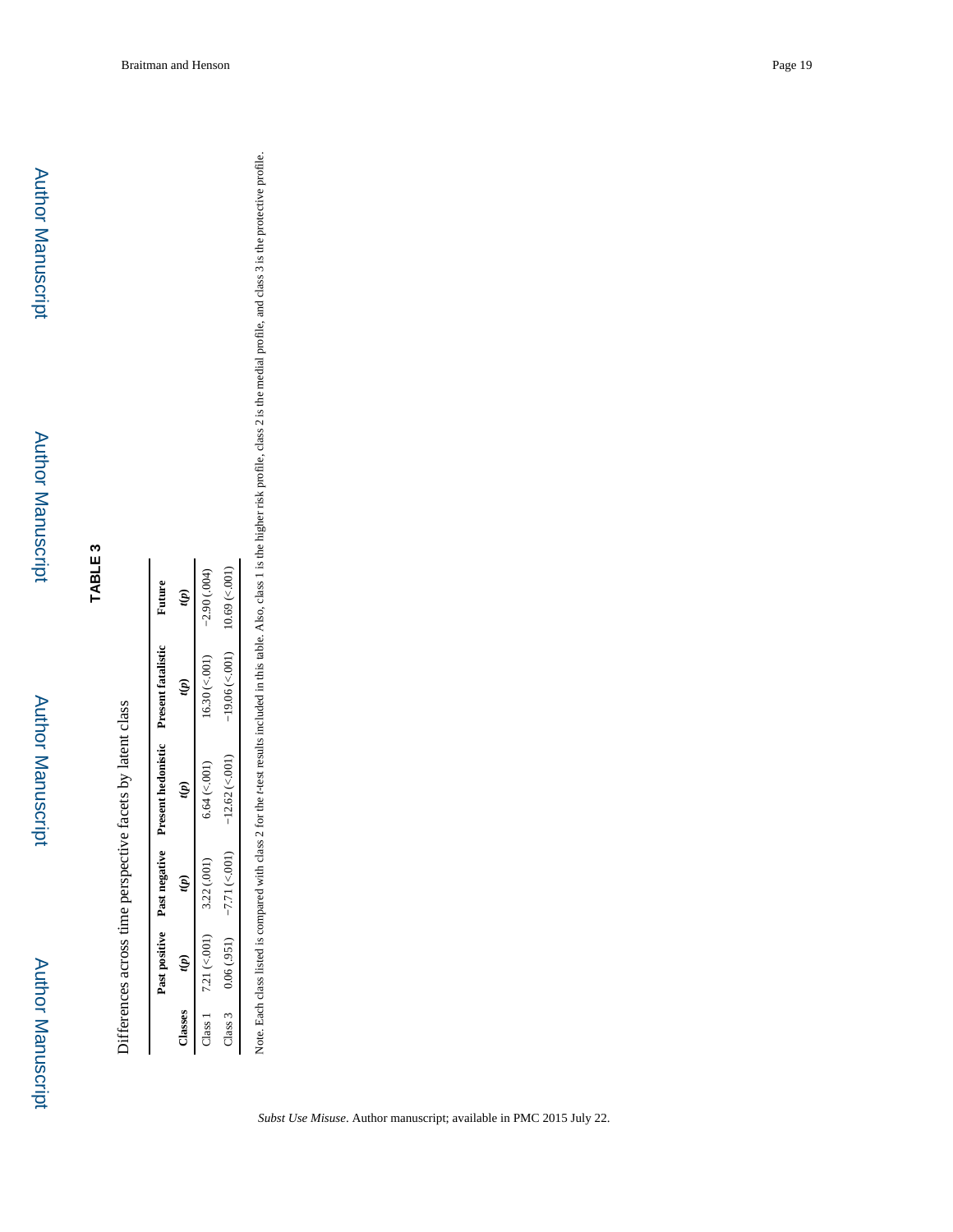# **TABLE 4**

Regression results for latent class differences on weekly drinking Regression results for latent class differences on weekly drinking

|                                                                                                                                                                                                      |       |             | Class 1 difference from class 2   |        |                       |          | Class 3 difference from class 2 |            |
|------------------------------------------------------------------------------------------------------------------------------------------------------------------------------------------------------|-------|-------------|-----------------------------------|--------|-----------------------|----------|---------------------------------|------------|
|                                                                                                                                                                                                      |       |             | 95% CI                            |        |                       | ⋍        | 95% CI                          |            |
|                                                                                                                                                                                                      |       |             | Typical week                      |        |                       |          |                                 |            |
| Drinking days                                                                                                                                                                                        |       | 0.288 0.171 | $[-0.236, 0.859]$                 |        | $-0.610$ <sup>*</sup> | $-0.362$ | $[-0.945,$                      | $-0.260$   |
| Quantity                                                                                                                                                                                             | 2.110 |             | $0.198$ $[-1.259,$                | 5.966] | $-2.701$ <sup>*</sup> | $-0.254$ | $[-4.615,$                      | $-0.448$ ] |
|                                                                                                                                                                                                      |       |             | Heavy week                        |        |                       |          |                                 |            |
| Drinking days                                                                                                                                                                                        | 0.276 | 0.148       | $[-0.340, 0.972]$                 |        | $-0.679$ <sup>*</sup> | $-0.365$ | $[-1.043,$                      | $-0.302$   |
| Quantity                                                                                                                                                                                             |       |             | $3.575$ $0.226$ $[-1.622, 9.214]$ |        | $-3.859$ <sup>*</sup> |          | $-0.244$ [-6.591,               | $-0.729$   |
| Notes. Class 1 is the higher risk profile, class 2 is the medial profile, and class 3 is the protective profile.<br>95% CI = 95% bias-corrected bootstrapped confidence intervals with $n = 5,000$ . |       |             |                                   |        |                       |          |                                 |            |
| Gender was controlled for in all analyses                                                                                                                                                            |       |             |                                   |        |                       |          |                                 |            |

Gender was controlled for in all analyses.

*Subst Use Misuse*. Author manuscript; available in PMC 2015 July 22.

β reflects the standardization of the outcome but not the predictor since it is binary. β reflects the standardization of the outcome but not the predictor since it is binary.

*\* p* < .05 based on confidence intervals.